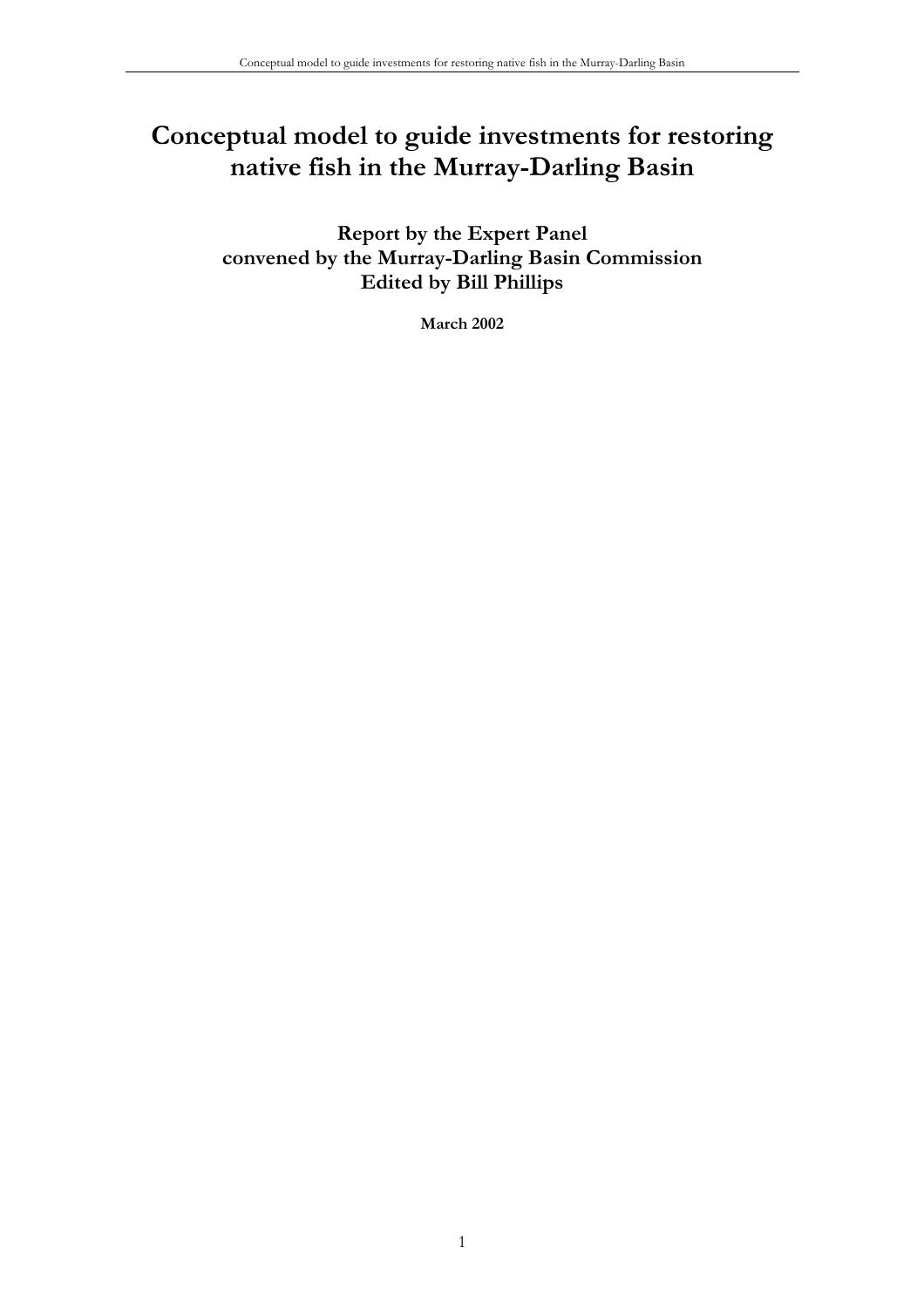# Contents

| 1.               |                                                                                       |  |  |  |
|------------------|---------------------------------------------------------------------------------------|--|--|--|
| 2.               |                                                                                       |  |  |  |
| 2.1              |                                                                                       |  |  |  |
| 2.2              |                                                                                       |  |  |  |
| 2.3              |                                                                                       |  |  |  |
| 2.4              |                                                                                       |  |  |  |
| 2.5              |                                                                                       |  |  |  |
| 2.6              |                                                                                       |  |  |  |
| 2.7              | Management of other alien fish species which are threatening native fish communities  |  |  |  |
|                  | 10                                                                                    |  |  |  |
| $\mathfrak{Z}$ . |                                                                                       |  |  |  |
| 3.1              |                                                                                       |  |  |  |
| 3.2              |                                                                                       |  |  |  |
| 3.3              |                                                                                       |  |  |  |
| 3.4              | Reducing the impact of alien fish species which are threatening native fish           |  |  |  |
|                  |                                                                                       |  |  |  |
| 4.               |                                                                                       |  |  |  |
| 4.1              | Basin-wide response curves and conceptual models for each measure of success 13       |  |  |  |
| 4.1.1            |                                                                                       |  |  |  |
| 4.1.2            |                                                                                       |  |  |  |
| 4.1.3            |                                                                                       |  |  |  |
| 4.1.4            | Reducing the impact of alien fish species that are threatening native fish            |  |  |  |
|                  |                                                                                       |  |  |  |
| 4.2              |                                                                                       |  |  |  |
| 4.3              | Modifying the formula of strategic interventions for the lowlands and uplands and the |  |  |  |
|                  |                                                                                       |  |  |  |
| 4.3.1            |                                                                                       |  |  |  |
| 4.3.2            |                                                                                       |  |  |  |
|                  |                                                                                       |  |  |  |
|                  |                                                                                       |  |  |  |
| 4.3.3            |                                                                                       |  |  |  |
| 4.3.4            |                                                                                       |  |  |  |
| 4.4              | Summarising the differences between upland, lowland, northern and southern parts of   |  |  |  |
|                  |                                                                                       |  |  |  |
| 5.               |                                                                                       |  |  |  |
| 5.1              |                                                                                       |  |  |  |
| 5.2              |                                                                                       |  |  |  |
| 5.3              |                                                                                       |  |  |  |
| 5.4              |                                                                                       |  |  |  |
| 5.5              |                                                                                       |  |  |  |
| 5.6              |                                                                                       |  |  |  |
| 5.7              |                                                                                       |  |  |  |
| 5.8              | Knowledge generation, communication, monitoring and evaluation 25                     |  |  |  |
|                  |                                                                                       |  |  |  |
|                  |                                                                                       |  |  |  |
| 6.               | Communicating conclusions and gaining community support for the actions taken 29      |  |  |  |
| 7.               | Knowledge needed to progressively fine tune the conceptual models31                   |  |  |  |
|                  |                                                                                       |  |  |  |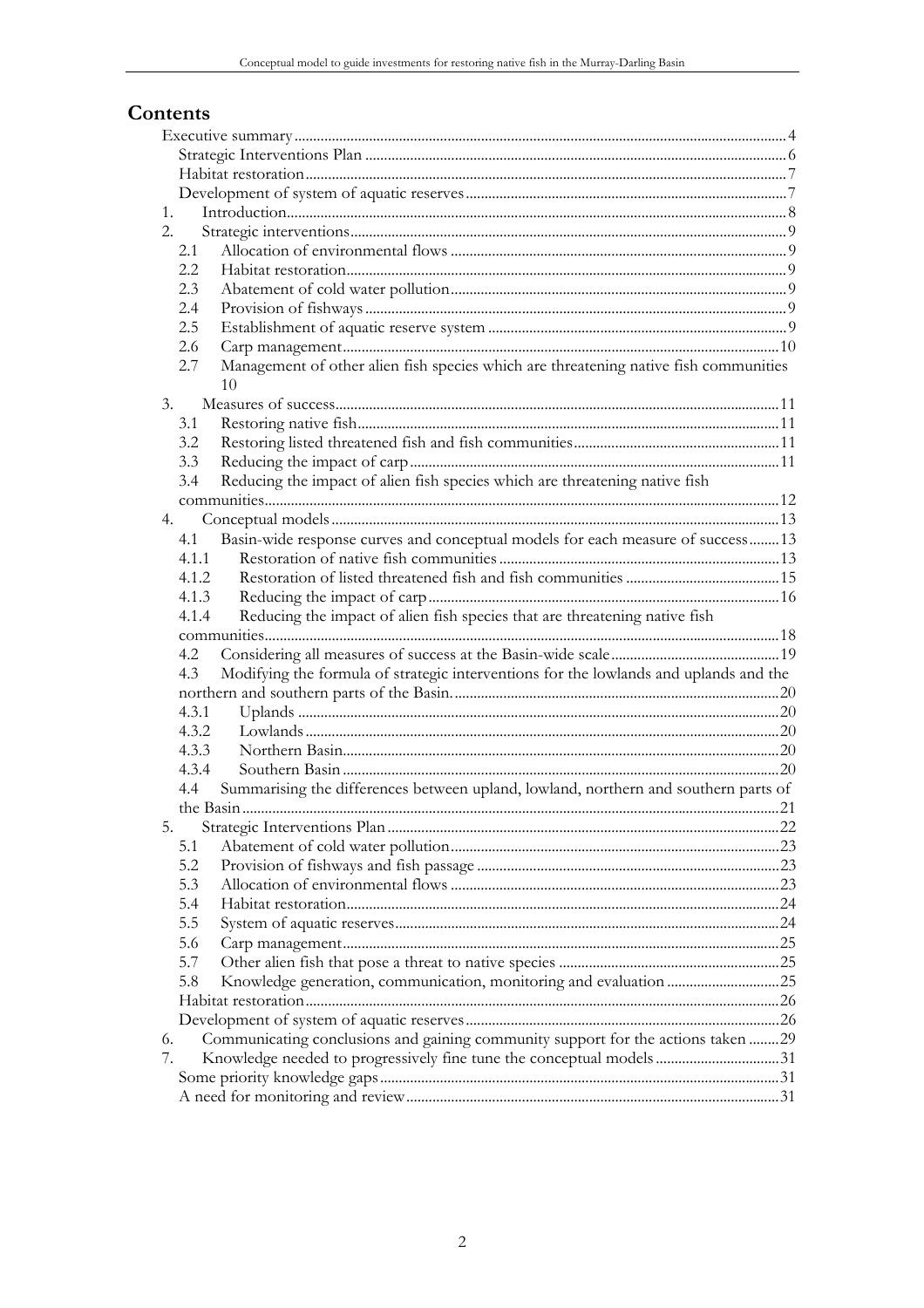# **Executive summary**

At the request of the Chief Executive Officer of the Murray-Darling Basin Commission (MDBC) an Expert Panel was formed to develop a conceptual model to assist the Commission and Ministerial Council with deliberations and future investment decisions in relation to its Native Fish Strategy.

The Expert Panel was comprised of:

- $\bullet$  Dr John Harris, CRC for Freshwater Ecology;
- Mr. John Koehn, Arthur Rylah Institute, Victoria;
- Dr Peter Jackson, Queensland Department of Primary Industries:
- Dr Terry Hillman, CRC for Freshwater Ecology;
- Associate Professor Keith Walker, CRC for Freshwater Ecology, University of Adelaide; and
- $\bullet$  Dr Mike Braysher, University of Canberra.

The first three names above are members of the MDBC's Fish Working Group.

The Expert Panel members met on 12 December 2001 for a full day workshop, having submitted in advance a lengthy questionnaire designed to prepare the way for their deliberations. Dr Bill Phillips (MainStream Environmental Consulting Pty Ltd) facilitated workshop preparation, process and reporting.

This Report presents the workshop deliberations of the Expert Panel, and should be considered as 'best guess' based on the combined expertise of the Panel members and the current state of knowledge about fish biology, ecosystem functioning, riverine ecology and restoration science.

The following seven strategic interventions were considered in the development of the conceptual model, as identified in the Project Brief:

- allocation of environmental flows;
- $\triangleleft$  habitat restoration;
- $\triangleleft$  abatement of cold water pollution;
- $\Leftrightarrow$  provision of fishways and fish passage;
- $\Leftrightarrow$  establishment of an aquatic reserve system;
- carp management; and
- management of other alien fish species that are threatening native fish.

The Expert Panel applied the conceptual model to the following four response variables:

- $\bullet$  restoring native fish;
- \* restoring listed threatened fish and fish communities;
- \* reducing the impact of carp; and
- reducing the impact of other alien fish species that are threatening native fish.

The Expert Panel considered the seven strategic interventions for each 'measure of success' at the Basin-wide scale, and then subsequently for the lowland, upland, northern and southern parts of the Basin. Having established a view on the optimal combination of strategic interventions for each of the above situations, the Panel then considered how this could be integrated to provide an optimal blend of strategic interventions to achieve all four 'measures of success'.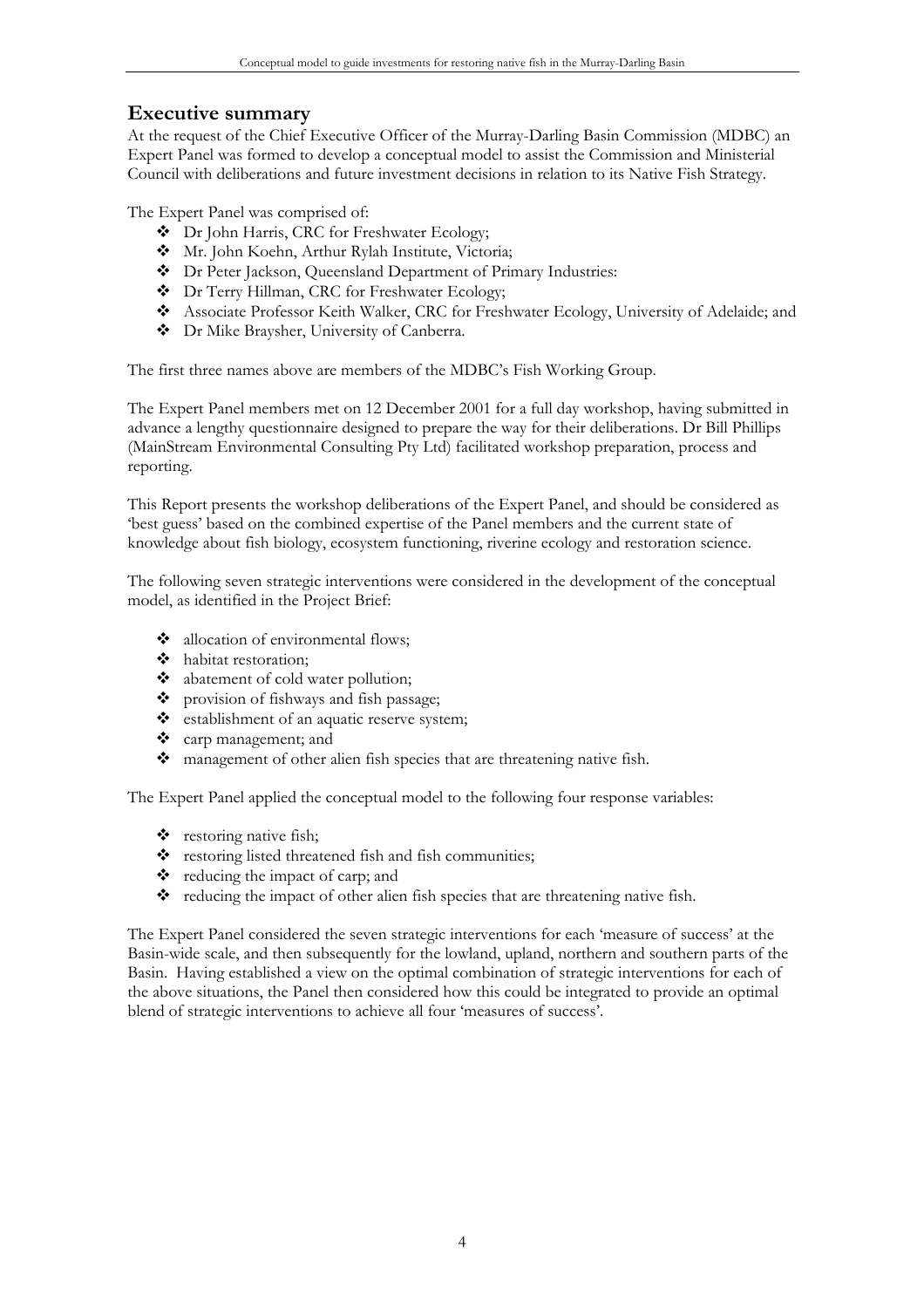Some **significant observations** made by the Expert Panel are summarised below

- None of the seven strategic interventions, if undertaken singly, is considered to have the capacity to recover the native fish of the Basin beyond 25 per cent of their pre-European level.
- The Expert Panel considers there is good evidence to believe that with all seven strategic interventions undertaken in an integrated way (and with appropriate levels of investment), the proposed target level of restoring native fish communities to 60 per cent of their pre-European level is achievable within a 50-60 year time frame.
- The Expert Panel acknowledged that threatened fish and fish communities are a sub-set of the broader native fish population, and the strategic interventions undertaken to see the Basin's native fish restored will also assist (at least in part) with the restoration of listed threatened fish and fish communities. However, the Panel believes that achieving this measure of success will be greatly accelerated if greater resources are allocated to developing a system of aquatic reserves and managing other alien fish species.
- The Panel noted that carp, now representing an estimated 80 per cent of the fish biomass across large parts of the Basin, were one of several 'threatening processes' which has seen native fish reduced to around 10 per cent of their pre-European levels. The Expert Panel acknowledged that through interventions such as the allocation of environmental flows and habitat restoration, native fish populations should begin to recover, and be better able to compete with carp. However, the Panel contends that unless directed actions are taken to reduce carp populations, and control their spread, carp will be a controlling or limiting factor in the efforts to see native fish restored. Of the other strategic interventions under consideration, it was the Panel's view that the abatement of cold water pollution and provision of fishways and fish passage were also important complementary actions.
- Also, under consideration at present is the so-called 'daughterless carp' technology (see main text). The Panel, while noting the potential this technology may offer as a control measure for carp, observed that the likely timeframe for seeing this technology refined and available was expected to be at least 30-40 years, added to which would be the logistical challenge of seeing the 'daughterless carp' themselves introduced across the Basin. The Panel urges careful consideration of this option, and if it is supported by expert opinion, to not place 'all the eggs in this basket' with respect to reducing the impact of carp. The Panel supported the implementation of the National Carp Management Strategy across the Basin as a necessary part of dealing with the carp problem.
- When considering the issue of other alien fish species that are having a negative impact on native fish in the Basin, the Panel concluded that there needs to be careful consideration and attention given to each, on a case-by-case basis. Not only do the threats posed by each alien species vary, but so also do the measures needed to reduce their impacts. It is important to note that, with the exception of environmental flows and habitat restoration, the interventions needed to reduce carp populations will not be likely to reduce the populations of other alien fish species.
- For the uplands (areas of the Basin above 300 metres ASL), the Panel recommended that habitat restoration combined with the provision of fishways and fish passage as the most valuable interventions for restoring native fish communities. The addition of aquatic reserves and interventions to reduce carp and other alien fish species will complement these actions.
- For the lowlands (areas at and below 300 metres ASL), the Panel concluded that the interventions needed are similar to those needed Basin-wide.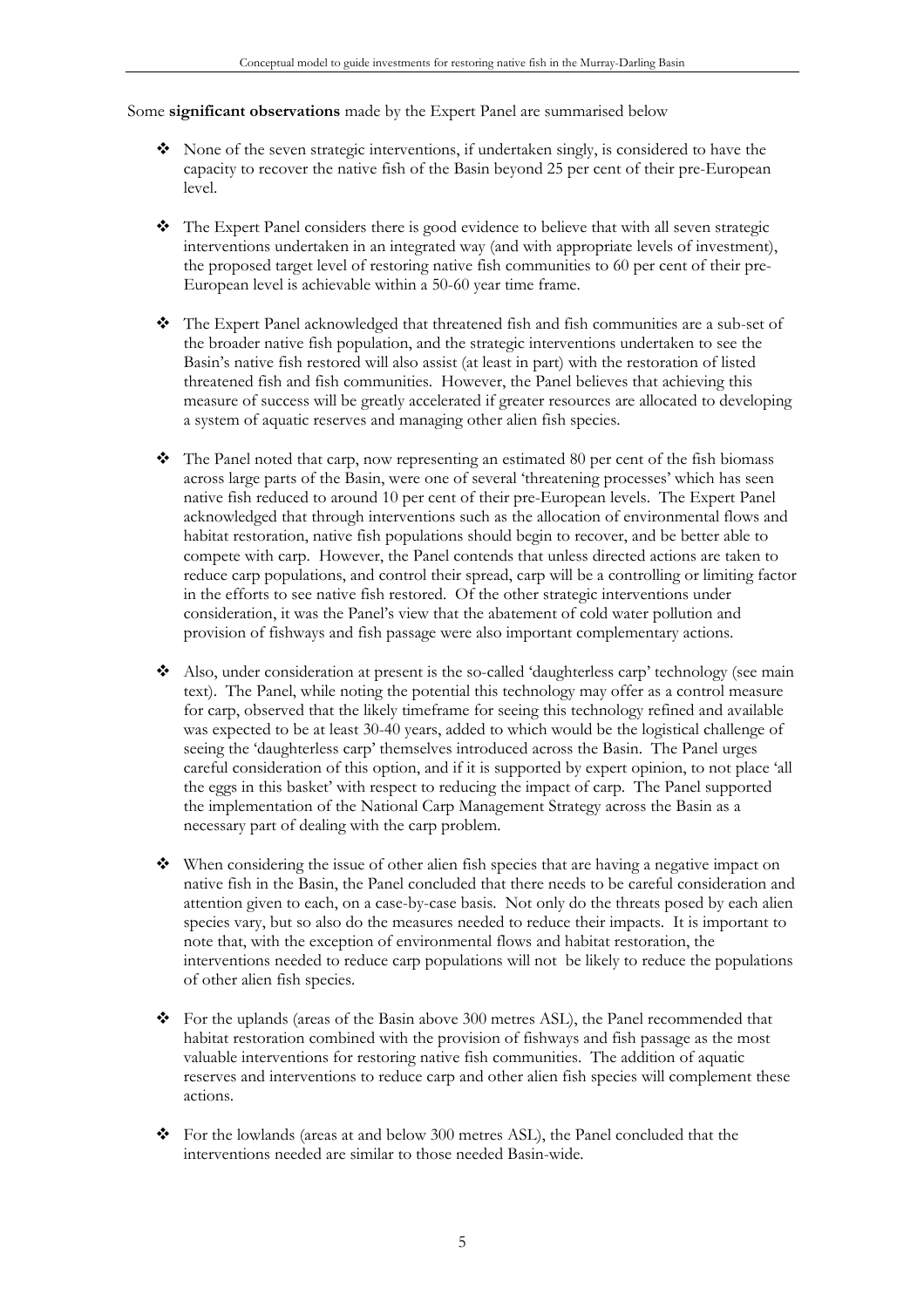- For the northern Basin (from the Macquarie River and north), continuing vigilance is needed to prevent the spread of alien fish species from the southern rivers. Otherwise, it was the view of the Expert Panel that the strategic interventions needed are similar to those needed Basin-wide.
- For the southern Basin (south of the Macquarie River), the Panel concluded that cold-water pollution is a far greater problem than elsewhere in the Basin, and should be considered a priority intervention (in concert with the other interventions recommended for the Basinwide perspective) to accelerate and optimise the restoration of native fish populations. This action should have major, immediate benefits to fish populations in the areas effected.

#### **Strategic Interventions Plan**

Key aspects of the proposed Strategic Interventions Plan, as summarised in Table 1 (below) and Table 3 (in the Report proper).

- The Expert Panel believes that an appropriate target for the Strategic Interventions Plan is to see native fish populations in the Basin returned to 60 per cent or better of their estimated pre-European levels after 50 to 60 years.
- \* To achieve this target it will be necessary to apply a strategy that involves, to some extent, all seven of the interventions considered by the Panel, as outlined further below. Investing in simply one or two will not allow this target to be achieved, or even approached within this timeframe.
- $\bullet$  The Panel noted that some strategic interventions have more immediate impacts, while others will require a long lead-time before their impacts will be reflected in the native fish population.
- $\bullet$  There are some differences in how the problem of the Basin's declining native fish communities need to be considered in the uplands, and in the northern and southern parts of the Basin. These differences need to be accommodated in the Strategic Interventions Plan (Table 1).
- $\bullet$  The 'natural capital' upon which the native fish restoration effort will rely is presently being eroded at such a rate that it is not a wise strategy to only finance actions that will achieve their potential in 10 to20 years time. A balanced approach is needed that will see some short-term, quick return interventions undertaken, while also directing resources toward those that will provide returns in the longer term.
- $\bullet$  By making some investment in the short-term interventions, the 'natural capital' in the system will be (at worst) maintained and will probably begin to recover. This will provide a stronger base for later interventions to build on.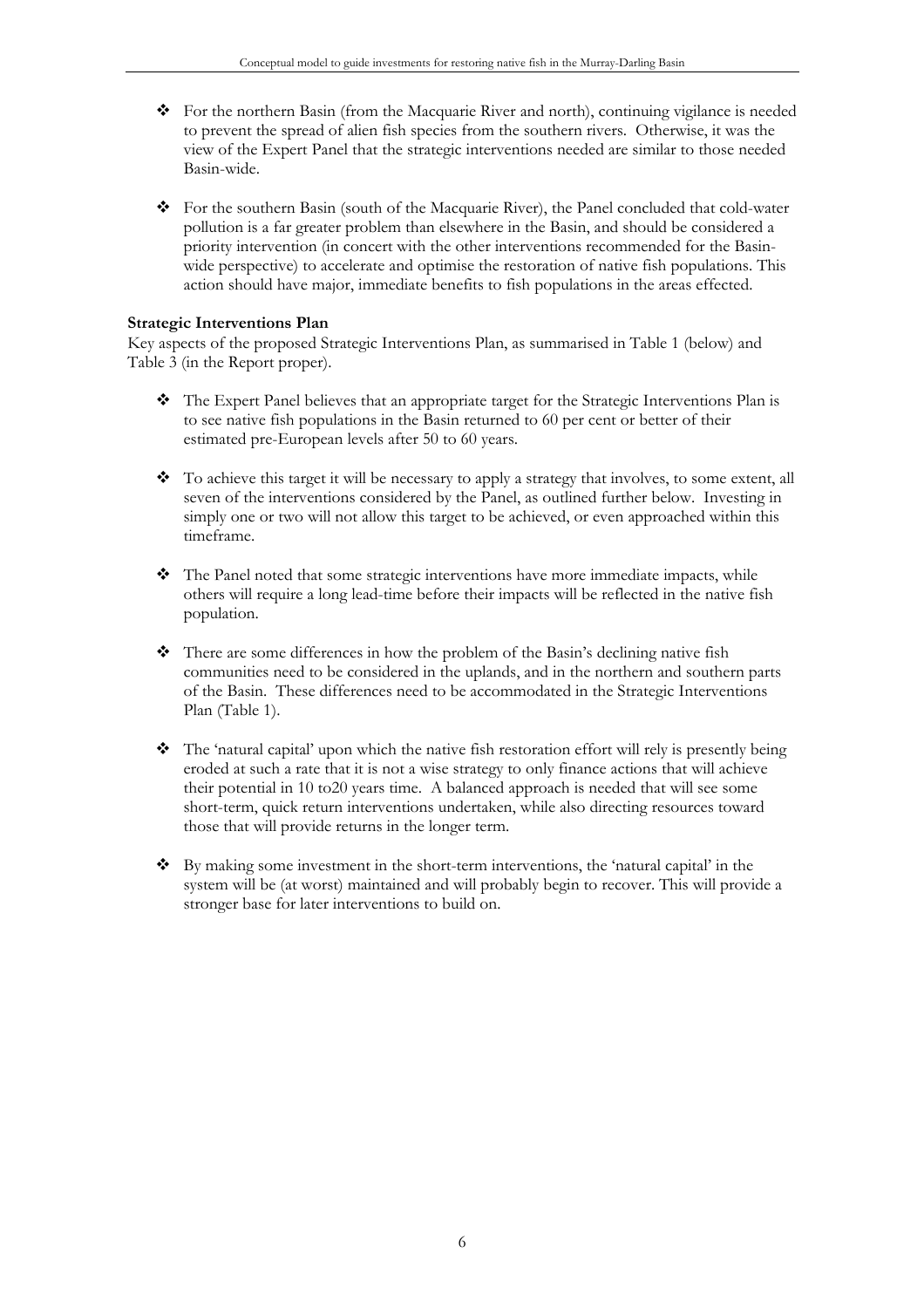| <b>Strategic interventions</b>                 | Priority investment                                  |
|------------------------------------------------|------------------------------------------------------|
| Abatement of cold water pollution              | Immediately design and implement the necessary       |
|                                                | engineering solutions and changes to operating       |
|                                                | protocols, or a combination of both, to see this     |
|                                                | threat largely removed from the Basin within 10      |
|                                                | years.                                               |
| Provision of fishways and fish passage         | Significantly boost existing efforts to install      |
|                                                | fishways and provide for fish passage. Ensure        |
|                                                | efficient operation of fishways and provision of     |
|                                                | appropriate flows. Ensure that suitably designed     |
|                                                | carp traps are installed to operate at all, or most, |
|                                                | flows.                                               |
| Allocation of environmental flows              | Invest in strategic flow allocations to benefit      |
|                                                | native fish communities in the short-term.           |
|                                                | Ensure medium and longer-term allocations take       |
|                                                | native fish restoration into consideration.          |
| Habitat restoration                            | Immediate investment in re-snagging of               |
|                                                | priority reaches. Ensure that Federal and            |
|                                                | State/Territory natural resource management          |
|                                                | programs are prioritising habitat restoration for    |
|                                                | the rehabilitation of native fish populations        |
| Development of system of aquatic reserves      | Review current situation with respect to reserves,   |
|                                                | identify gaps and develop a way forward for          |
|                                                | achieving a comprehensive, adequate and              |
|                                                | representative freshwater aquatic reserves system    |
|                                                | for the Basin.                                       |
| Carp management                                | Escalate efforts to see the National Carp            |
|                                                | Management Strategy implemented across the           |
|                                                | Basin. Following suitable evaluation, invest in      |
|                                                | development of 'daughterless carp' technology as     |
|                                                | a longer-term complementary intervention.            |
| Management of other alien fish which pose a    | Develop as necessary, specific measures to           |
| threat to native species                       | reduce the impacts of other alien fish species, in   |
|                                                | parallel with and complementary to the above         |
|                                                | interventions                                        |
| Knowledge generation, communication,           | Invest in knowledge generation, communication,       |
| monitoring and evaluation                      | monitoring and evaluation to provide the basis       |
|                                                | for future adaptive management that has strong       |
|                                                | community support and accountability.                |
| Establishment of 'demonstration sites/reaches' | Identify and develop 'demonstration                  |
|                                                | sites/reaches' where multiple interventions are      |
|                                                | focused and intensified to show the broader          |
|                                                | community benefits to be gained from larger          |
|                                                | scale, multiple investments.                         |

# **Table 1: Priority immediate strategic interventions**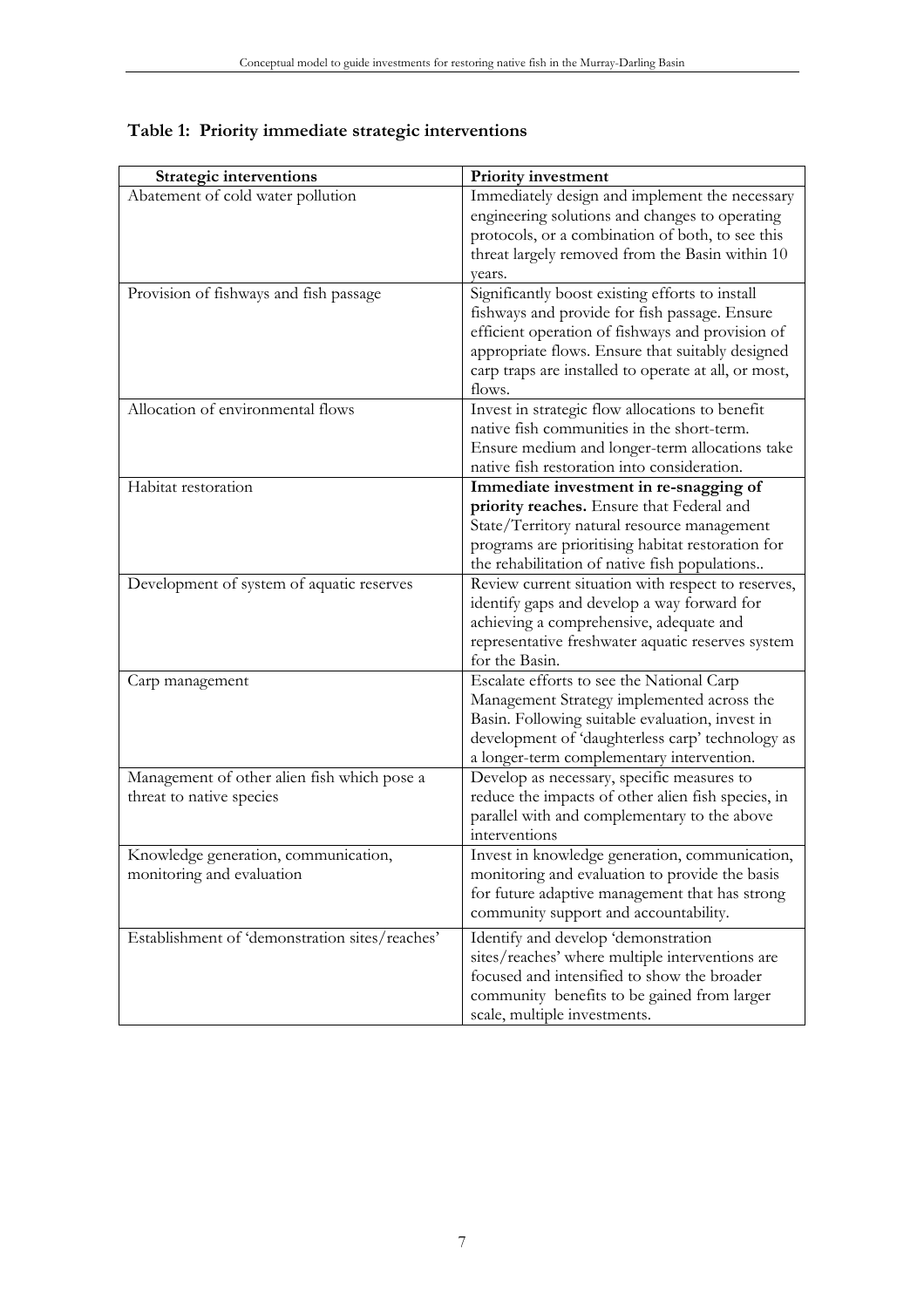# **1. Introduction**

At the request of the Chief Executive Officer of the Murray-Darling Basin Commission (MDBC) an Expert Panel was formed to develop a conceptual model that could assist the Commission and Ministerial Council with future investment decisions in relation to its Native Fish Strategy.

The Expert Panel comprised three members of the MDBC's Fish Working Group: Dr John Harris from the CRC for Freshwater Ecology; John Koehn, from Victoria's Arthur Rylah Institute for Envieonmental Research; and Dr Peter Jackson from the Queensland Department of Primary Industries. These experts were joined by Dr Terry Hillman from the CRC for Freshwater Ecology, Associate Professor Keith Walker from the CRC for Freshwater Ecology at the University of Adelaide and Dr Mike Braysher of the University of Canberra.

The Expert Panel members met on 12 December 2001 for a full day workshop, having submitted in advance a lengthy questionnaire designed to prepare the way for their discussions. Dr Bill Phillips (MainStream Environmental Consulting Pty Ltd) facilitated workshop preparation, process and reporting.

The objectives of this exercise are outlined below.

- ¾ Produce a conceptual model that will enable prediction of the relative environmental benefits for the Basin's rivers that would result from rehabilitation programs focussed on the following topics: carp control (including the proposed "daughterless carp" technology); control of other alien fish; environmental flows; habitat restoration; fishway construction; abatement of coldwater pollution; and aquatic reserves.
- ¾ Illustrate the model's predictions in terms of the following response variables: native fish distribution and abundance; status of threatened aquatic species; carp distribution and abundance; and the distribution and abundance of other pest fish.
- ¾ Stratify the model by river type (upland and lowland) and by region (northern and southern portions of the Basin).
- ¾ Provide an emphasis on likely fish community responses to the cumulative effects of strategic interventions.

The product of the Panel's deliberations, as presented in this report, should be considered as 'best estimate' based on the combined expertise of the Panel members and the current state of knowledge on fish biology, ecosystem functioning, riverine ecology and restoration science. While the Expert Panel generated the views expressed in this report, it also calls upon the Commission and Governments of the Murray-Darling Basin to note knowledge gaps and research priorities. This conceptual framework needs to be fine tuned over time but will require urgent investment in R&D to fill the obvious gaps in our knowledge that made developing this conceptual framework a challenging task. Additional knowledge will allow refinement of the predicted outcomes of this model and restorative actions.

Expert Panels, like this one, provide a strategic overview to a problem by synthesising the best available information and knowledge. This helps to develop a predictive model that can point the way forward. The Panel recommends that the Strategic Interventions Plan for the Basin's native fish populations be accepted and acted on in full.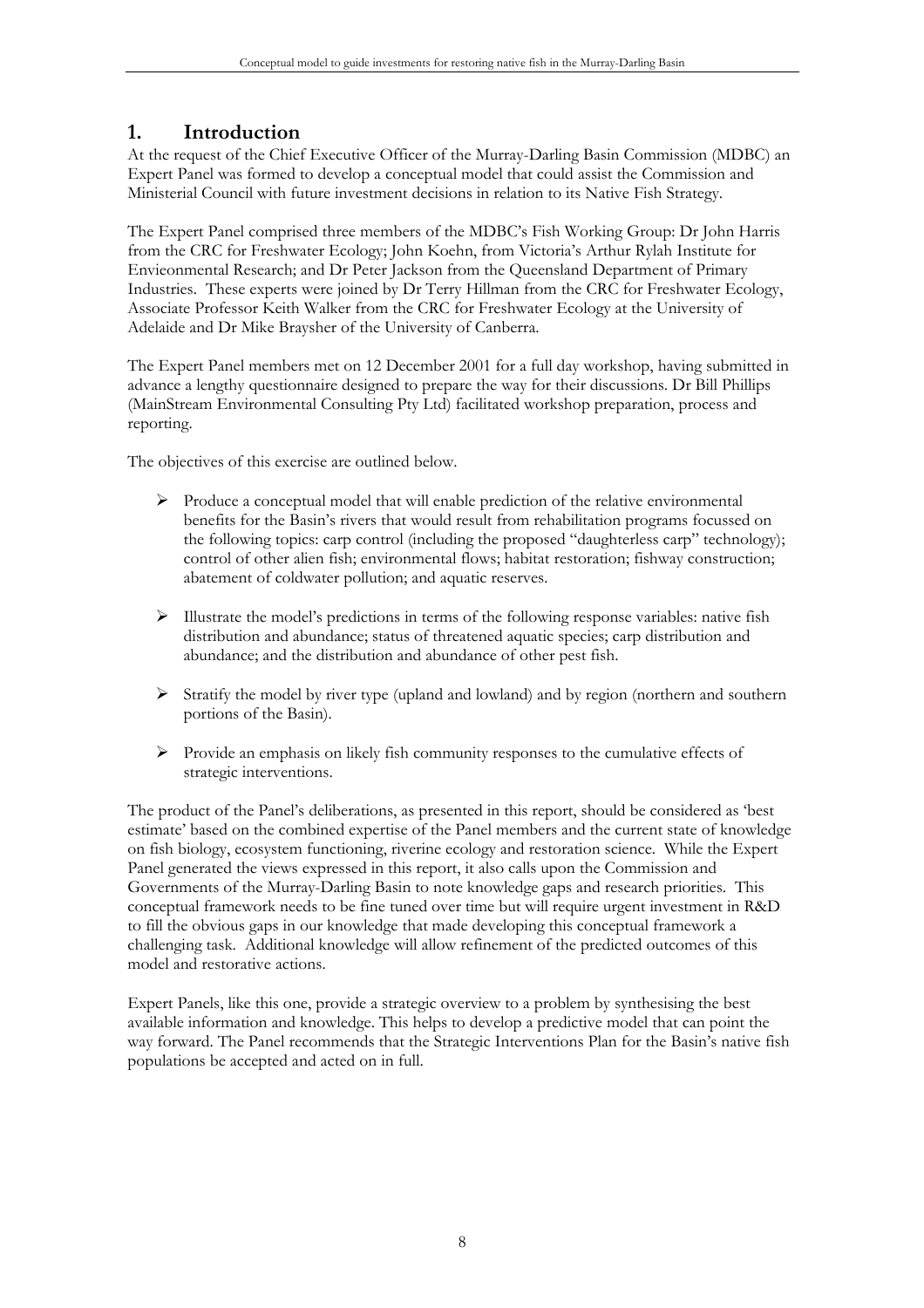# **2. Strategic interventions**

The development of the conceptual models that follow was undertaken giving consideration to the seven strategic interventions identified in the Project Brief. While many other interventions are identified in the Native Fish Strategy these seven are considered to be those with the greatest likelihood of delivering broad scale and significant improvements to the status of native fish in the Murray-Darling Basin.

The Expert Panel considered each possible strategic intervention and reached agreement that for this report they should be interpreted as meaning the following:

# **2.1 Allocation of environmental flows**

The Panel is conscious that across the Basin, several jurisdictions and the Commission, are implementing changes to environmental flows and seeking to have further flows allocated. In the context of this Report, environmental flows mean allocations that specifically offer benefits for native fish. While it is probably true to say that any environmental allocation can be expected to offer some level of benefit for native fish communities, more tactical and strategic allocations could provide greater benefits. For example instances such as where environmental flows can re-establish connectivity with floodplain wetlands, reinstate semi to natural flow regimes (including wetting and drying cycles in wetlands), stimulate key physiological or behavioural processes, or allow fishways to operate more effectively.

It is also recognised that environmental flows are a key part of addressing the carp problem in the Basin (see consideration of the carp management intervention below) and for this Report, and in the conceptual model, it is assumed that the environmental flows intervention has this additional benefit. In this context it should be understood that environmental flows, while assisting to restore native fish populations, can also benefit carp. Environmental flows on their own do not offer a quick fix solution to the carp problem.

## **2.2 Habitat restoration**

The Panel considers that this strategic intervention means a range of actions that will provide direct and more-or-less immediate benefits for native fish. This includes actions such as re-snagging, restoring or protecting riparian margins, restoring floodplain wetlands, and reducing catchment erosion and associated sedimentation and turbidity in rivers and streams. The Panel also notes that habitat restoration, as defined here, will yield even greater benefits for native fish if done in conjunction with environmental flow allocations.

## **2.3 Abatement of cold water pollution**

Cold-water pollution is now acknowledged as impacting on thousands of kilometres of the Basin's rivers downstream of storages. The Panel considers that this strategic intervention refers both to the structural or engineering solutions available to abate cold-water pollution, and to solutions that can be implemented through changed operating procedures for storages. Undertaking this intervention to provide for a more natural temperature regime can give almost immediate results.

## **2.4 Provision of fishways**

The Panel interprets this strategic intervention as meaning the installation of fishways on dams and weirs, as well as broader consideration of removing barriers to fish passage. The Panel also notes that such measures can serve to assist the movements of carp, and that fishways need to include carp traps that can prevent carp movements upstream of storages that may currently provide a barrier.

## **2.5 Establishment of aquatic reserve system**

This intervention is taken to mean the very strategic development of a system of freshwater 'reserves' across the Basin. These 'reserves' can yield significant targeted benefits for biodiversity conservation, including native fish, as well as contributing to improvements to the overall 'health' of the Basin's riverine and floodplain ecosystems. The Panel understands the term "strategic development" of such an aquatic reserve system to mean translation of the concepts of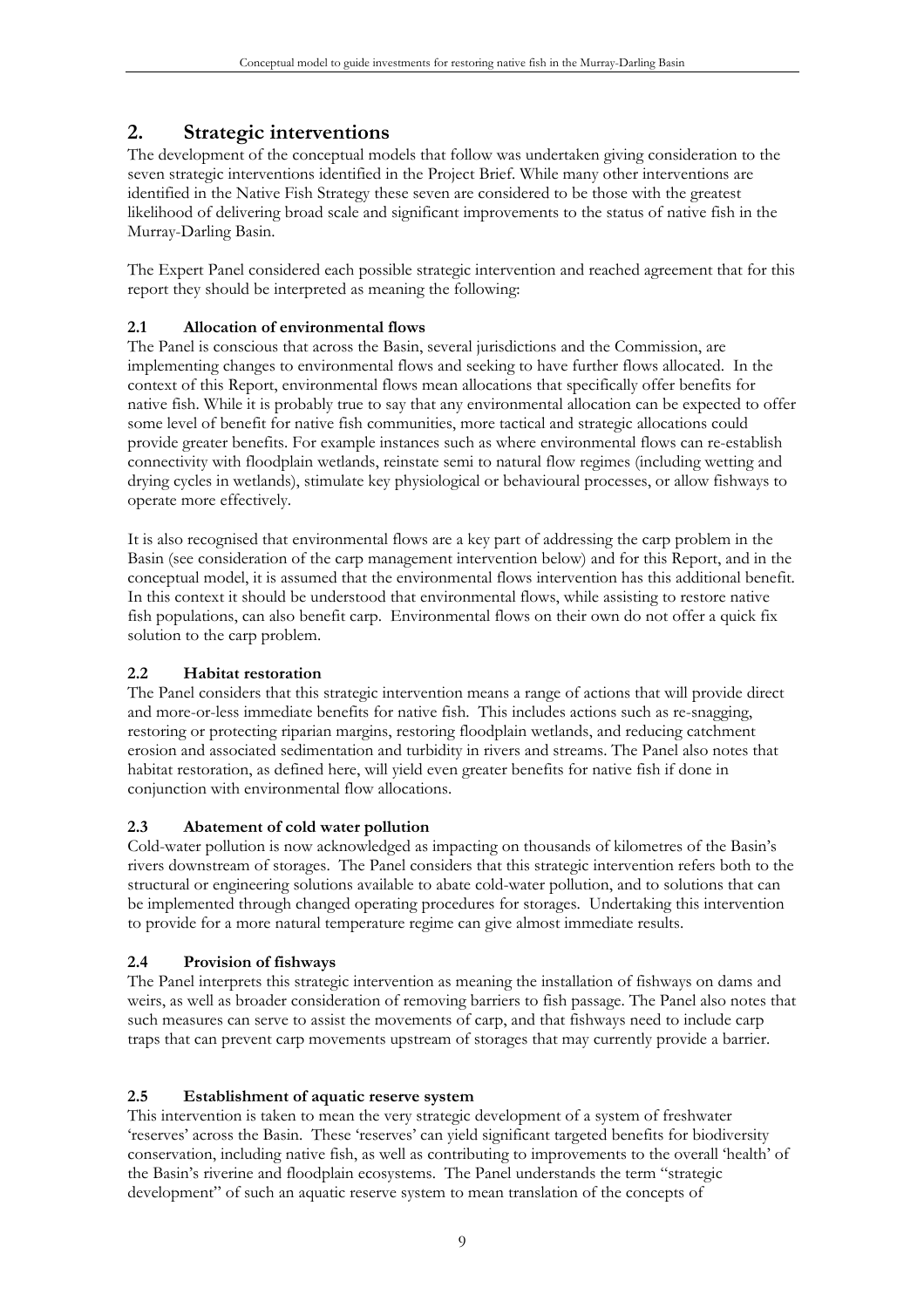'comprehensive, adequate and representative' from terrestrial ecosystems into riverine and floodplain ecosystems. This would, it is assumed, give priority consideration to protecting vital fish habitats, and especially those of threatened fish species.

The Panel chose not to consider the term 'reserve' in the formal sense of a gazetted nature reserve or similar, but rather any area that is managed in a way sympathetic to biodiversity conservation, be it privately owned or managed by Government. Such 'reserves' may also, in appropriate situations, be areas that are exploited for their resources, providing such exploitation is ecologically sustainable. Examples cited are the Barmah-Millewa forest, Macquarie Marshes, Bookmark Biosphere Reserve and the Lower Gwydir Ramsar listed Wetlands of International Importance. In the following analysis an arbitrary level of 'reserves' constituting 5 per cent of river reaches and floodplains was assumed. While perhaps an ambitious target, it was the view of the Panel that this probably represented a minimum level to have any serious impact.

## **2.6 Carp management**

This includes the range of interventions outlined in the National Carp Management Strategy, but not, in this context, environmental flows or habitat restoration designed specifically to disadvantage carp. Those two interventions are covered separately in this exercise (see above). The interventions that "carp management" includes are wetting and drying cycles for floodplain wetlands and the installation of screens to prevent adult carp migrations.

Also included under this strategic intervention is the proposed development of the so-called 'daughterless carp' technology that CSIRO is seeking to pursue. The Panel noted that considerably better information is required before this technique can be fairly assessed in comparison with other strategic interventions.

#### **2.7 Management of other alien fish species which are threatening native fish communities**

The Expert Panel recognises that the interventions needed to address the threats posed by other alien fish vary considerably depending on the species involved and level of threat they pose. There is a very strong view among Panel members that a vital part of this strategic intervention is education and awareness raising. Vigilance and actions to prevent the introduction of further alien fish species and the further spread of those introduced species already established in the Basin are also needed.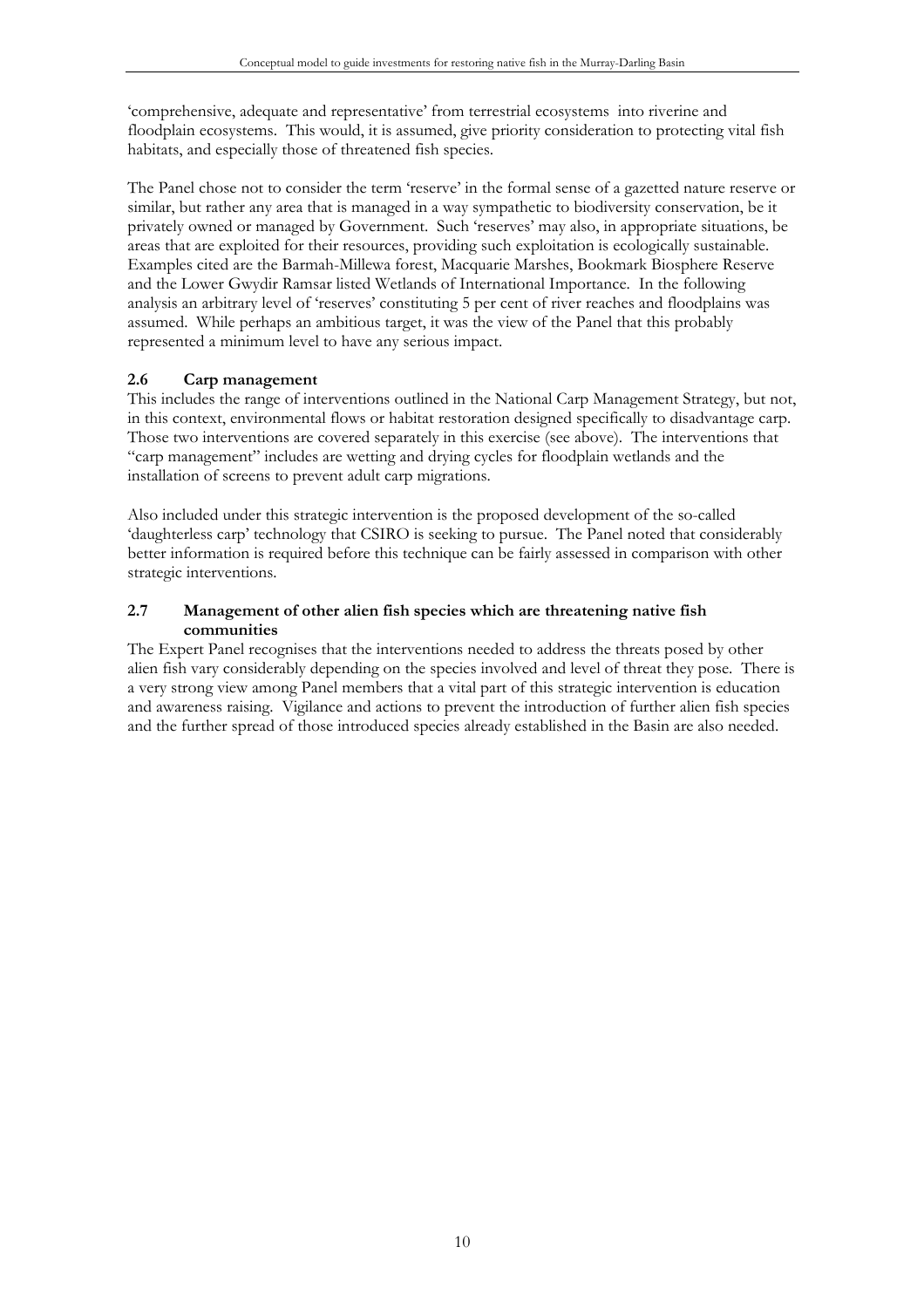# **3. Measures of success**

The Expert Panel was asked to develop the conceptual model for four response variables, as outlined below. These were also considered by the Panel as "measures of success" against which future strategic interventions could be measured. Figure 1 presents these measures of success graphically and illustrates how two of the "measures of success" (management of carp and other alien fish species) are means to achieving the two key outcomes of restoring native fish populations and conserving threatened fish species and communities.



## **3.1 Restoring native fish**

Implicit in this measure of success is that the distribution and abundance of native fish within the Basin will expand and increase (respectively) toward their pre-European status.

# **3.2 Restoring listed threatened fish and fish communities**

Implicit in this measure of success is that the conservation status of those native fish species and communities listed under either Commonwealth or State/Territory legislation will improve, meaning they will start to trend back toward a 'secure' status. The Expert Panel acknowledges that this measure of success is in fact a sub-set of the first measure of success. However, it is retained as a discrete measure of success due to the special considerations necessary for restoring threatened species and communities, some of which are required by legislation.

## **3.3 Reducing the impact of carp**

Implicit in this measure of success is that the distribution and abundance of carp, and presumably of their impact on native fish across the Basin will contract and decrease (respectively) to an acceptable level. This measure of success is included because of perceptions that carp are a major threat to the status of native fish. It should be noted that this threatening process is but one of many that are contributing to the decline of native fish communities. Further, this measure of success is, in principle at least, a sub-set of reducing the total threat from alien fish species (see below).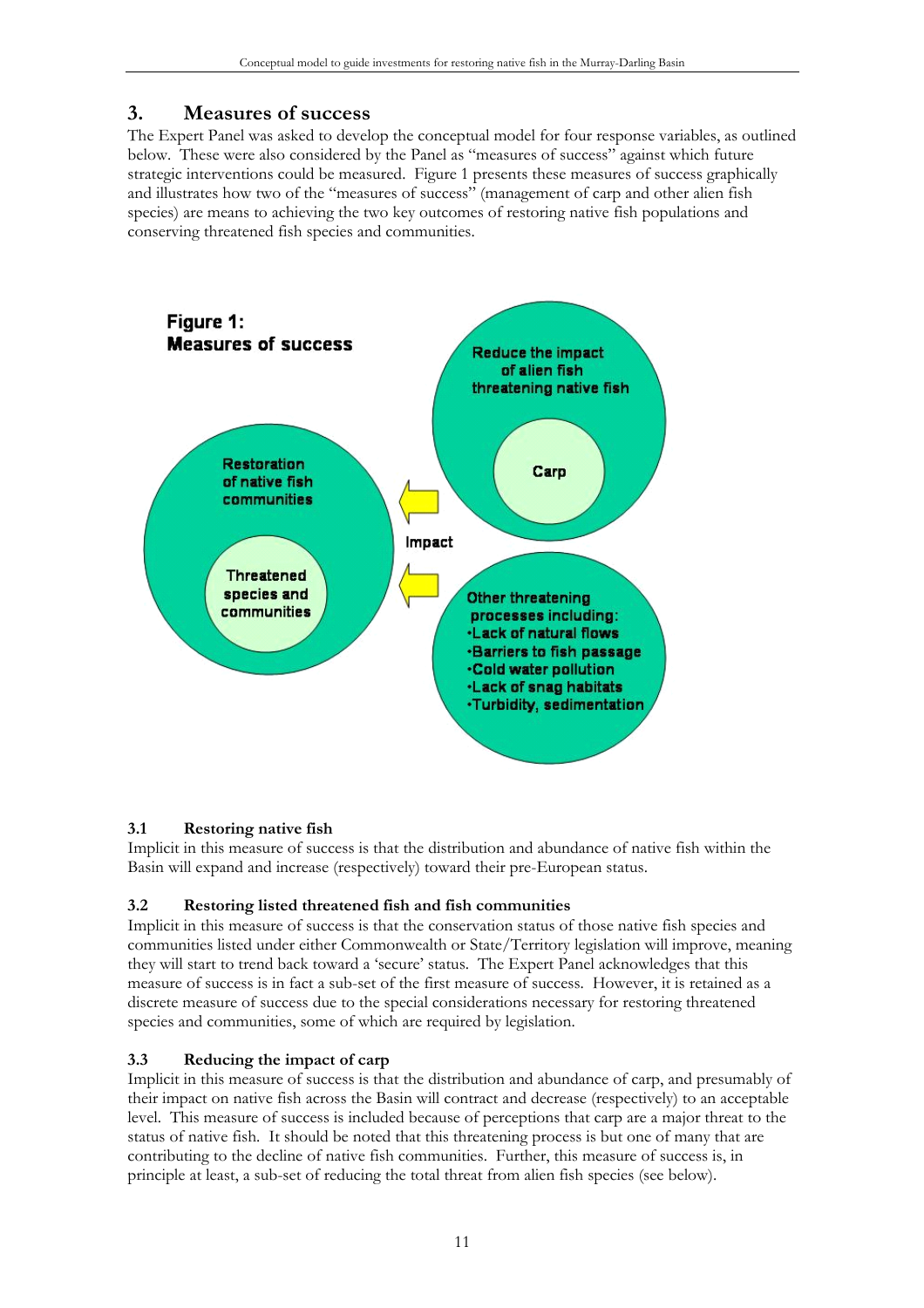Carp reduction has been retained as a separate measure of success in the conceptual model as the Expert Panel believes that the strategic interventions required to reduce carp impacts are largely different from those needed to reduce the impact of the other alien fish species. However, it should be noted that in most cases the actions to reduce carp numbers can have a long-term effect only if they are combined with the interventions that will restore native fish habitat.

#### **3.4 Reducing the impact of alien fish species which are threatening native fish communities**

Implicit in this measure of success is that the distribution and abundance of alien fish species, and their impact on native fish across the Basin will contract and decrease (respectively) to acceptable levels. The Expert Panel believes that this measure of success needs to be applied to those alien fish species which already affect native fish in the Basin, and also those fish which if introduced, or allowed to spread further, could become significant threats. It is acknowledged that this category includes: redfin perch, the salmonids, gambusia, goldfish and oriental weatherloach, and that each poses a different level of threat to native fish in different areas that needs to be considered when strategic interventions are under consideration. The Panel also noted that, without due vigilance, there is potential for other alien fish (notably tilapia) to invade the waterways of the Basin.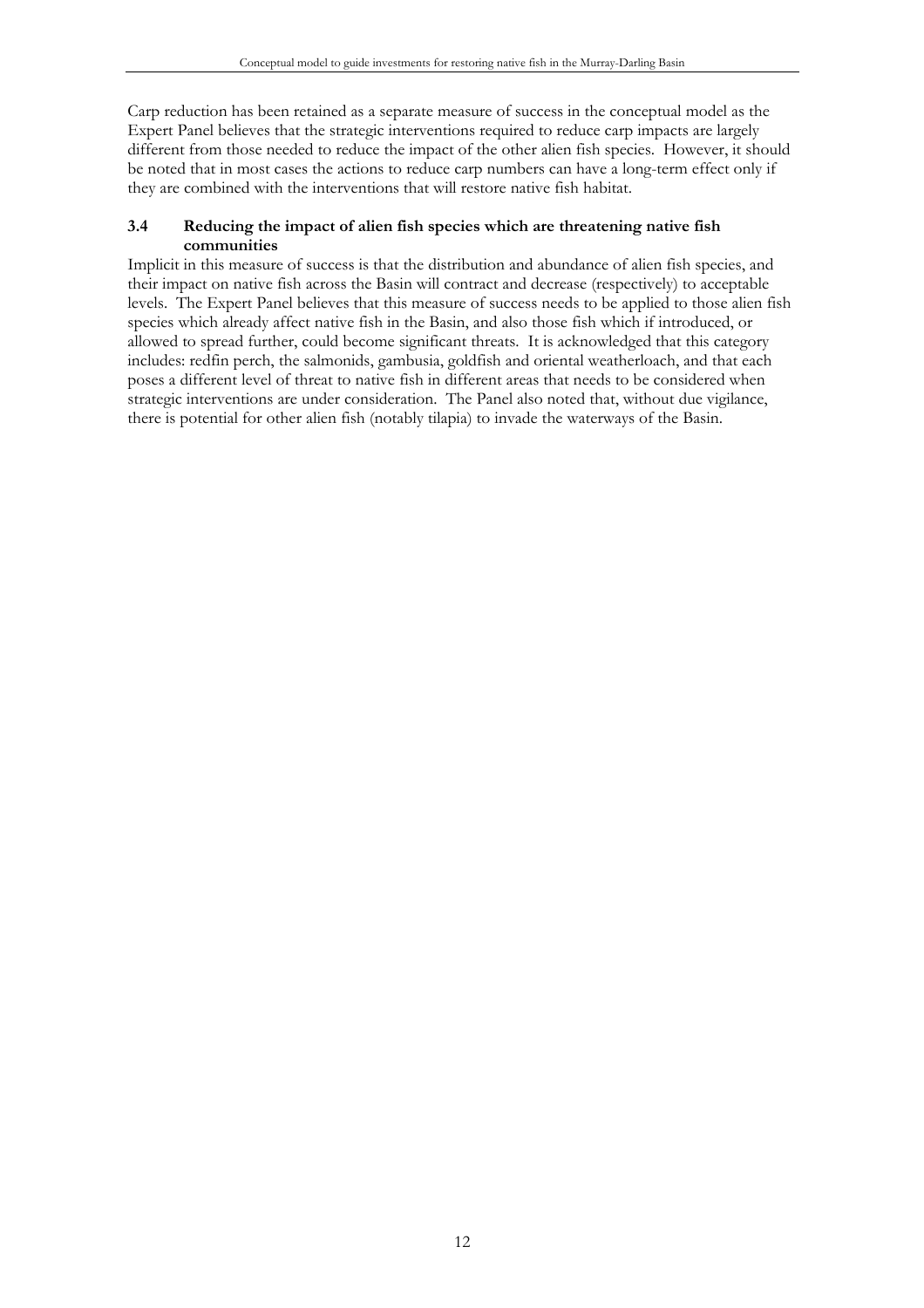# **4. Conceptual models**

The approach taken by the Expert Panel was to consider the seven strategic interventions (see Section 2) for each of the four 'measures of success' (see Section 3). This was done initially for the Basin-wide scale, and then subsequently for the lowland, upland, northern and southern parts of the Basin.

Having established a view on the response curves for respective strategic interventions at the Basinwide and other scales, the Panel then considered how these could be integrated to provide the optimal combination. From this, a Basin-wide conceptual model was developed and then presented as a Strategic Interventions Plan. The latter is given in Section 5.

There is an assumption implicit in all models, and the Strategic Interventions Plan, that other external factors that may impact on native fish populations (for example, outbreaks of fish diseases or over-exploitation by professional and/or recreational anglers) are not in play. It is important to recognise that such factors may significantly alter the response curves shown below, and accordingly, that these factors cannot be ignored in long-term planning and management to restore native fish populations.

# **4.1 Basin-wide response curves and conceptual models for each measure of success**

In developing the response curves that follow it has been assumed that each strategic intervention was in place and taking full effect immediately. No allowance has been made in these figures for implementation time lags. For example, the time it would take to implement measures to remove cold-water pollution across the Basin, or remove major artificial barriers to fish passage. This means the response curves for each strategic intervention are directly comparable in terms of the relative impact that they would have on restoring native fish communities, reducing the impact of carp or whichever measure of success is under consideration.

## **4.1.1 Restoration of native fish communities**

Figure 2 shows the individual response curves for each of the seven strategic interventions under consideration. The restoration target set here by the Expert Panel is to see native fish communities returned to 60 per cent of their pre-European level after 40 years of implementing the respective interventions. It is currently estimated that the level of the native fish community is 10 per cent of the pre-European level, and that without any interventions this is likely to fall to near 5 per cent over the coming 40 to 50 years. At these levels there is increased risk that individual species will be susceptible to extinction due to "under-population" effects from factors such as chance disease outbreaks.

Figure 2 reflects the Panel's view that the allocation of environmental flows, followed by habitat restoration are the most important interventions for restoring native fish populations in the medium to long-term (10 years and beyond).

The third most important intervention, especially over the medium to long-term, is carp management. Section 4.1.3 below looks in more detail at carp management response curves. Following these three interventions, in priority order, are: provision of fishways and fish passage; abatement of cold water pollution; management of other alien fish species; and establishment of an aquatic reserves system. While these latter four interventions are not considered able to deliver the same outcome with restoring native fish communities as environmental flows, habitat restoration and carp management, they have heightened importance when considering the other measures of success. In particular, abatement of cold water pollution is likely to have immediate and substantial benefits to native fish populations in areas where the pollution occurs.

Note that none of the strategic interventions, if undertaken singly, is considered to have the capacity to recover the native fish communities of the Basin beyond 25 per cent of their pre-European levels. In fact, 25 per cent is the maximum recovery level predicted, through the introduction of environmental flows, with all other interventions falling below this level of recovery.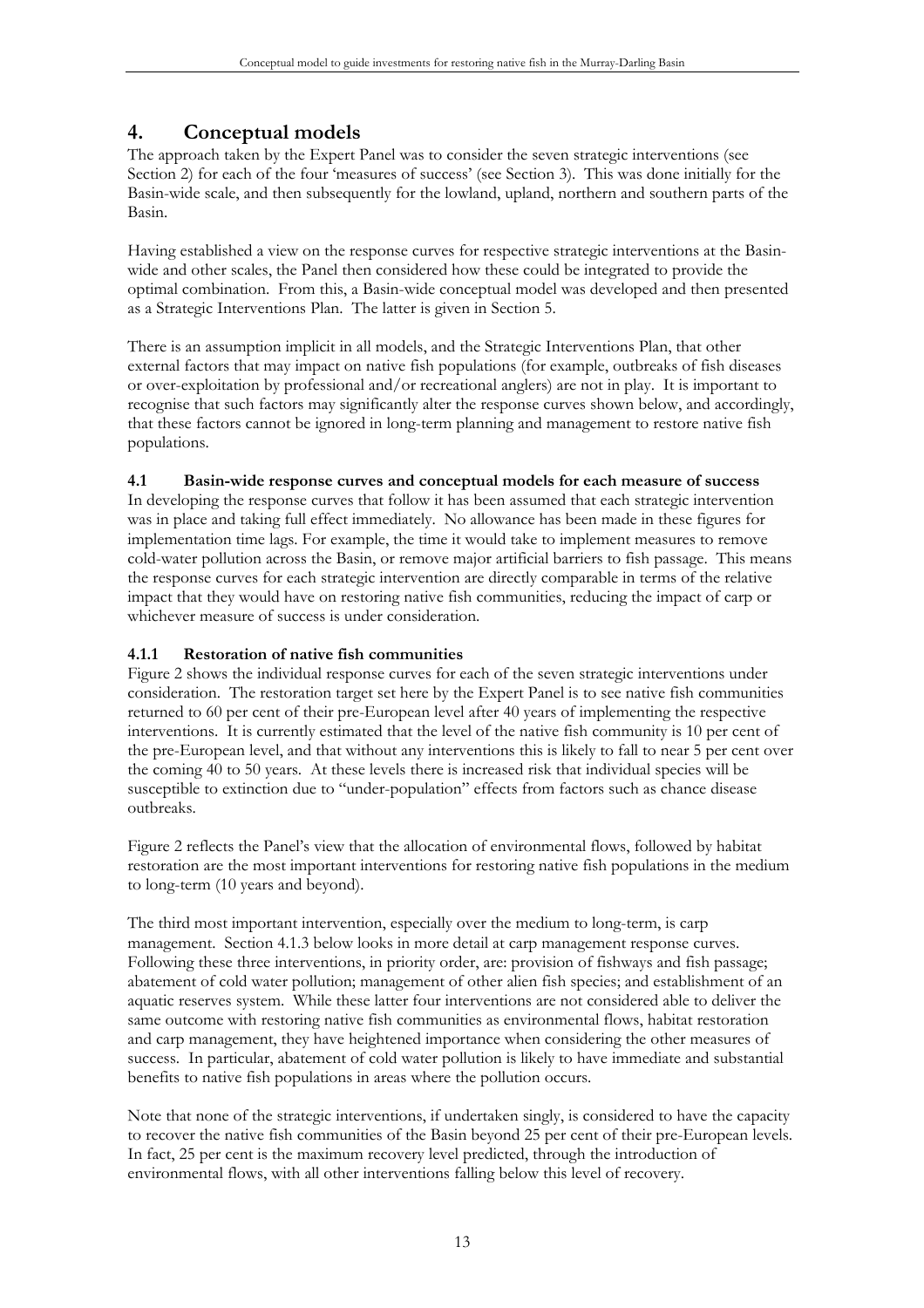

Also shown on Figure 2 is the cumulative response curve generated when all seven strategic interventions are undertaken together. The Expert Panel considers there is good evidence to believe that with all seven strategic interventions undertaken in an integrated way (with suitable levels of investment) the proposed target level of restoring native fish communities to 60 per cent of their pre-European level is achievable. However, it must be stressed that the time frame for doing this is expected to be longer than 40 years when allowance is factored in for implementing the respective interventions. In some cases the time needed to introduce the intervention fully will be at least 10 to 20 years from now.

The Panel also notes that strategic interventions vary considerably in terms of their establishment phase. For example, abatement of cold-water pollution could (with sufficient funding) be largely achieved across the Basin within 5 to 10 years achieving benefits for native fish communities relatively soon. Significant fish passage could be restored and environmental flows allocated in this same period. In each case, the constraint is financial rather than a lack of understanding about how to fix the problem. The Strategic Interventions Plan provided in Section 5 returns to this important point.

Figure 3 shows how the cumulative native fish community response curve for all seven strategic interventions being implemented together (as shown in Figure 2) was derived. The approach taken was to plot the individual response curves for the two interventions considered likely to generate the greatest improvement in the status of native fish communities - environmental flow allocations and habitat restoration. The impact of the other five interventions was then progressively added to these curves. However, as outlined in the Strategic Interventions Plan (section 5) these curves ignore the time factors and scales that must be considered in devising the optimal combination of strategic interventions.

Figure 3 shows that with the combined impacts of environmental flow allocations and habitat restoration, native fish communities could be expected to reach levels approaching 50 per cent of their estimated pre-European levels. The addition of carp management to these two interventions could boost this a further 3 to4 per cent, the provision of fishways another 2 to 3 per cent, abatement of cold water pollution another 2 to 3 per cent, with the management of other alien fish and aquatic reserves each contributing another 1 to 2 per cent. However, it must be stressed that this model needs to be tempered with consideration of those developed for the other measures of success. As these show, if the desire is to see the other measures of success achieved, then the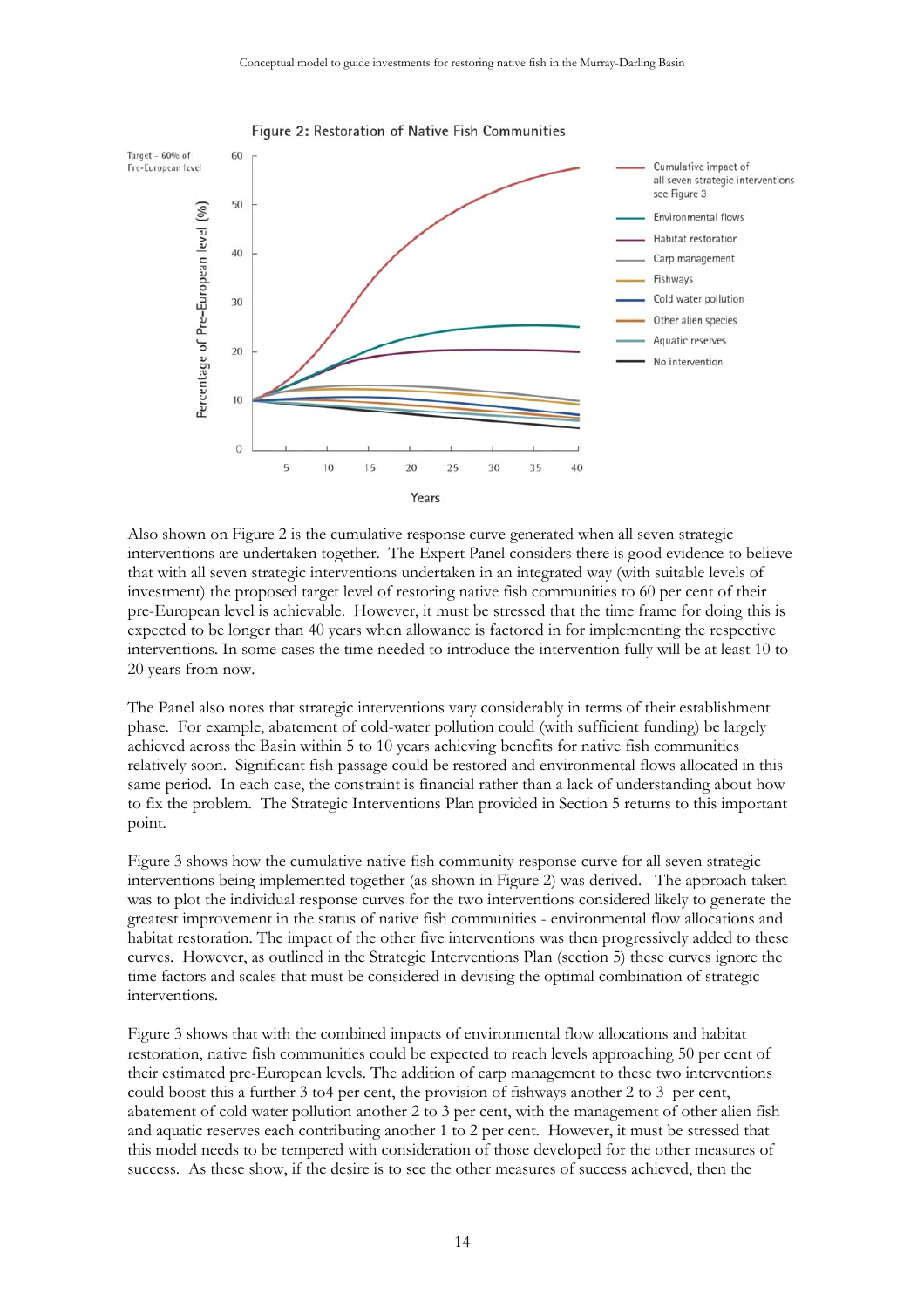combination of interventions chosen may warrant reconfiguration to place greater emphasis on certain strategic interventions.



Figure 3: Restoration of native fish communities - Cumulative impact of all interventions

Figure 4 summarises the conclusions of the Expert Panel for this measure of success at the Basinwide scale.

Figure 4: Priority strategic interventions needed to achieve the respective measures of success at the Basin-wide scale. See Sections 4 and 5 for explanation



#### **4.1.2 Restoration of listed threatened fish and fish communities**

The Expert Panel acknowledges that threatened fish and fish communities are a sub-set of the broader native fish community (see Section 3). It is also acknowledged that the strategic interventions undertaken for restoring the Basin's native fish will also assist with restoring threatened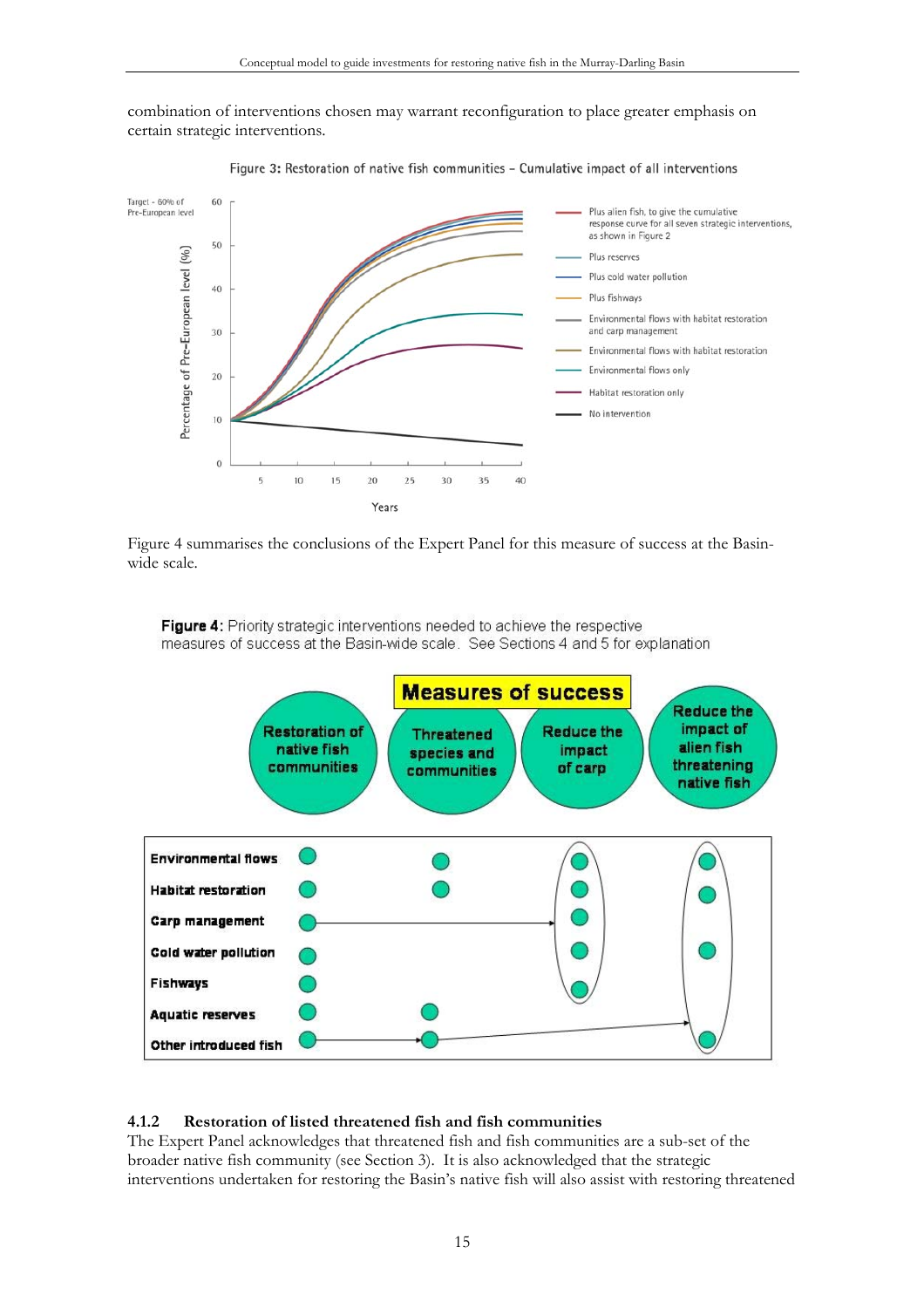fish and fish communities. However, the Panel believes that achieving this measure of success will be greatly accelerated if the strategic interventions of developing a system of aquatic reserves and the management of other introduced alien species gain greater priority.

The Panel believes that restoring threatened fish and fish communities will be significantly advanced through the development of an aquatic reserve system for the Basin - a system of freshwater refugia and habitats where threatening processes can be more closely managed. Likewise, it is acknowledged that certain alien fish species (such as gambusia, trout and redfin perch) are threatening some native fish species in some locations, as competitors and/or predators, and that control measures for these alien species will also assist efforts to restore threatened native fish and fish communities.

Figure 4 summarises the conclusions of the Expert Panel for this measure of success at the Basinwide scale.

## **4.1.3 Reducing the impact of carp**

In Section 3 of this report (and Figure 1) the Panel noted that carp, now representing an estimated 80 per cent of the total fish biomass in large areas of the Basin, were one of several 'threatening processes' that has seen native fish communities reduced to around 10 per cent of their pre-European levels. In terms of the overall restoration of native fish (Section 4.1.1) it was concluded that, after environmental flows and habitat restoration, reducing the impact of carp was the intervention likely to provide the next greatest benefits.

The response curve for carp management in Figure 5 shows that with no interventions the level of carp across the Basin is expected to continue to increase and expand northwards and upstream. The Expert Panel acknowledges that through interventions such as the allocation of environmental flows and habitat restoration, native fish populations should begin to recover and be better able to compete with carp. However, the Panel also contends that unless directed actions are taken to reduce the carp population and control the spread of the species, carp will be a controlling or limiting factor in the efforts to restore native fish communities.



Figure 5 shows the response curves anticipated with various scenarios of carp management. The National Carp Management Strategy sets down a comprehensive program for addressing the carp problem. This includes, among a wide range of actions, the allocation of environmental flows and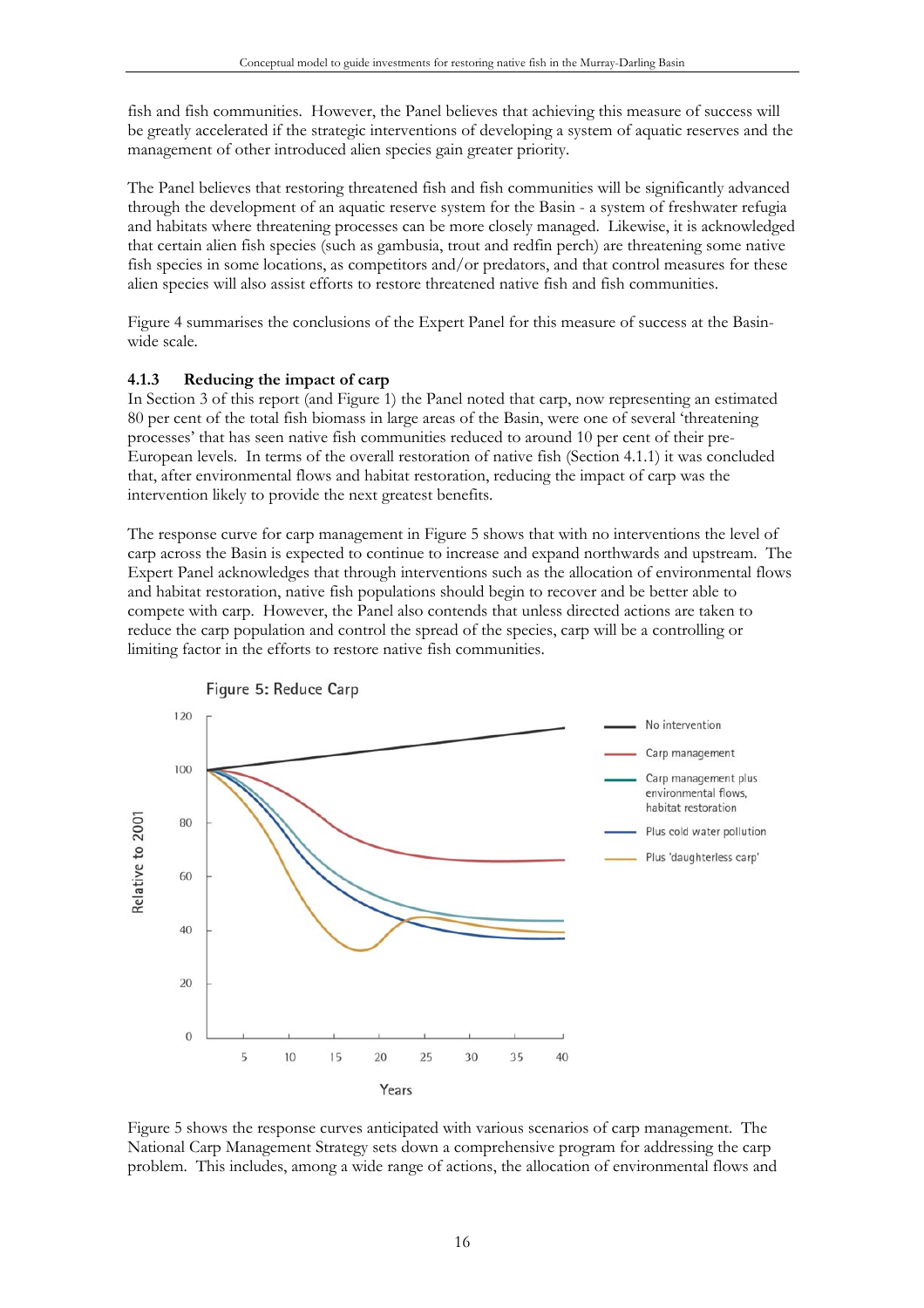habitat restoration measures that will disadvantage carp and enhance the capacity of native fish to compete with carp.

Also under consideration at present is the so-called 'daughterless carp' technology which would, if successful, over several generations see the carp population become male dominated with fewer and fewer females available for breeding. The Panel, while noting the potential this technology may offer as a control measure for carp, felt insufficiently informed to make especially strong declarations about its possible impact on the carp population. It was also observed that the likely timeframe for seeing this technology refined and taking effect was expected to be at least 10 to15 years. This is exacerbated by the logistical challenge of introducing the appropriate numbers of 'daughterless carp' across the Basin.

The 'best estimates' of the Panel in terms of the response curves for reducing the impact of carp are as shown in Figure 5. It shows that 'carp management' (that is, implementing the National Carp Management Strategy minus its environmental flows and habitat restoration elements – see Section 2.6), could reduce the carp population quite markedly. If this is done in conjunction with suitable environmental flows and habitat restoration, then this impact could be sharply increased by advantaging native fish predators that could help to limit recruitment into the adult carp population.

Of the other strategic interventions under consideration, it was the Panel's view that abatement of cold-water pollution and provision of fishways and fish passage were important complementary actions. In the case of cold-water pollution, it was noted that it provides carp with ideal habitats for up to hundreds of kilometres below many major storages, while at the same time grossly disadvantaging native fish in these same reaches. The net result is to reduce the predation and competition pressures on carp that native fish could otherwise apply. It was also observed that providing fishways could, in a few cases, become a 'mixed blessing' when attempting to control carp that can also use such structures. However, fishways can be fitted with traps that will allow for the capture and removal of carp to overcome this risk.

In Figure 5 the Panel has shown a response curve for the possible impact that 'daughterless carp' could have on the overall carp population of the Basin. As indicated above, the Panel did not feel sufficiently well informed to be definite in this area. The curve shown is based on 'gut feeling' and experience with the introduction of other control ('silver bullet') measures for pest species. The Panel expects that, like all similar 'silver bullet'-style pest control measures, the population effects of the method may attenuate over time resulting in the recovery of carp numbers in the absence of other control measures.

The curve labelled 'daughterless carp' in Figure 5 reflects the expected outcome from the combined impact of other interventions referred to, plus the introduction of 'daughterless carp' into the population. This assumes widespread introduction of the 'daughterless carp' across the Basin which would, it is believed, see the marked additional reduction in carp numbers as shown in Figure 5 over a 30 to 40 year period. It is expected that this would be followed by a recovery period, the extent of which may be determined by the scale of other actions being undertaken to assist native fish. This recovery in the carp population results from the selective advantage for remnant 'wild type' females, which have very high fecundity, and will occur whether or not releases of modified fish continue over time.

In summary, 'daughterless carp' may provide a useful tool to assist broader and longer-term efforts to see the species reduced across the Basin. The impact of 'daughterless carp', if proven to be workable, is likely to be maximised if the other strategic interventions considered here are implemented as per the Strategic Interventions Plan (section 5).

In conclusion, while the Panel can see the potential that the 'daughterless carp' technology may offer, it urges against 'placing all the eggs in this basket' with respect to reducing the impact of carp. Best results from the 'daughterless carp' technology would most likely be generated if in advance of its introduction, carp populations could firstly be reduced through the combination of actions set down in the National Carp Management Strategy.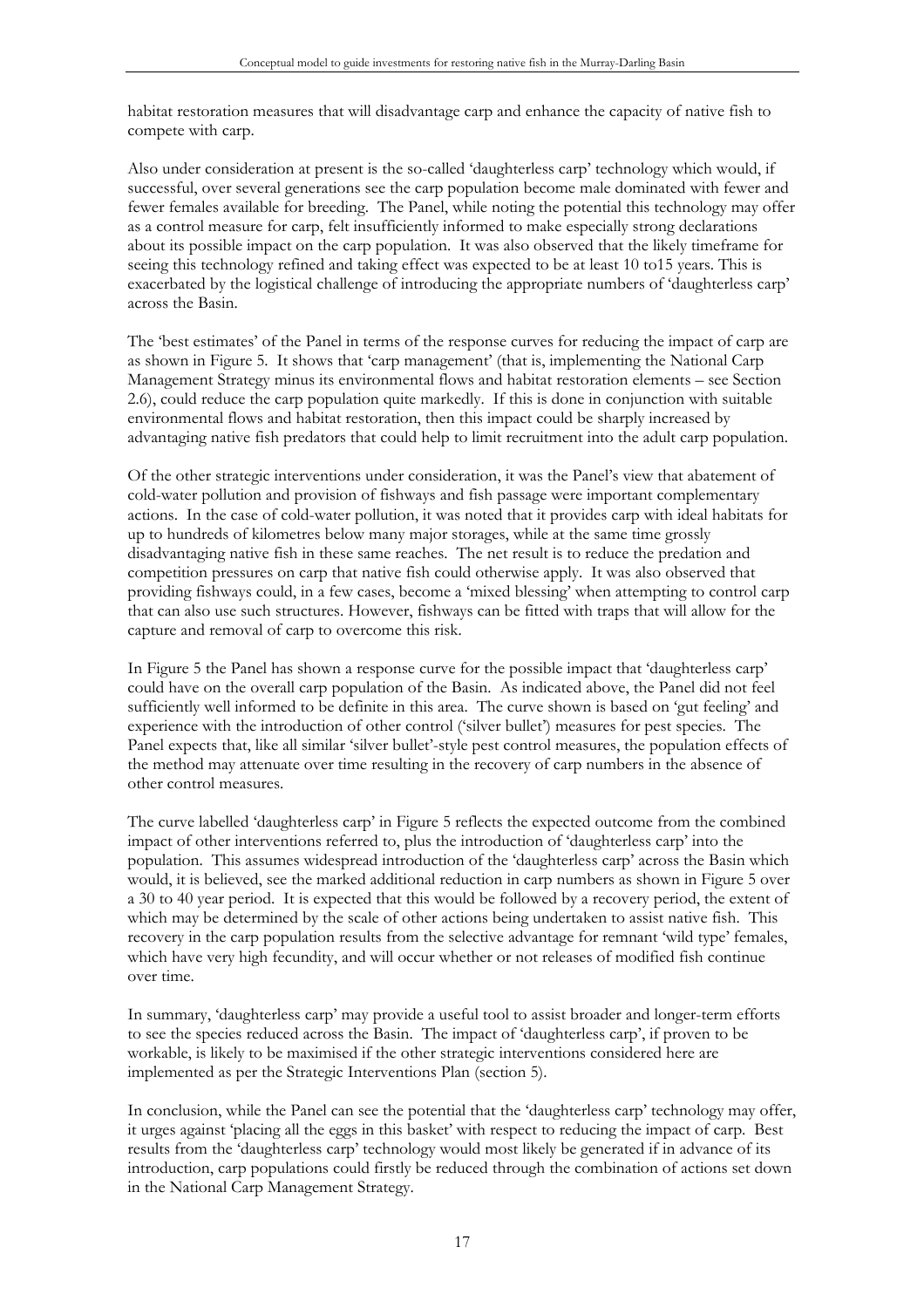Figure 4 summarises the conclusions of the Expert Panel for this measure of success at the Basinwide scale.

#### **4.1.4 Reducing the impact of alien fish species that are threatening native fish communities**

When considering the issue of the other alien fish species that are threatening native fish in the Basin, the Panel concluded that there needs to be careful consideration and attention given to each on a case-by-case basis. Not only do the nature and severity of the threats posed by each vary, but also the measures needed to reduce their impacts are different. It is important to note that, with the exception of environmental flows and habitat restoration, the interventions needed to control carp will not significantly reduce the populations of the other alien fish species which are of greatest concern in this context.

Figure 6 shows the response curves anticipated if specific interventions were taken to reduce the threats from these other alien fish species. As indicated in Section 3.4, the species considered priorities here are redfin perch, the salmonids, gambusia, goldfish, oriental weatherloach and tilapia. Of the salmonids, trout are acknowledged as having, in some situations, a negative impact on threatened species and fish communities.



Figure 6: Reduce alien fish species other than carp

The Panel's conclusion was that through specific management actions there could be reductions in the populations of these alien fish species. Abatement of cold water pollution is considered an important intervention here as the colder environments created below storages are providing refuges for these alien fish, from which they can disperse to colonise other reaches. Restoring more natural temperature regimes will serve the dual purposes of disadvantaging alien species and assisting native populations to re-establish and expand.

Environmental flow allocations are also important for combating alien fish, disadvantaging these species, while making the native population more competitive. Environmental flows give the native fish more of a 'fighting chance' than they have at present.

Figure 4 summarises the conclusions of the Expert Panel for this measure of success at the Basinwide scale.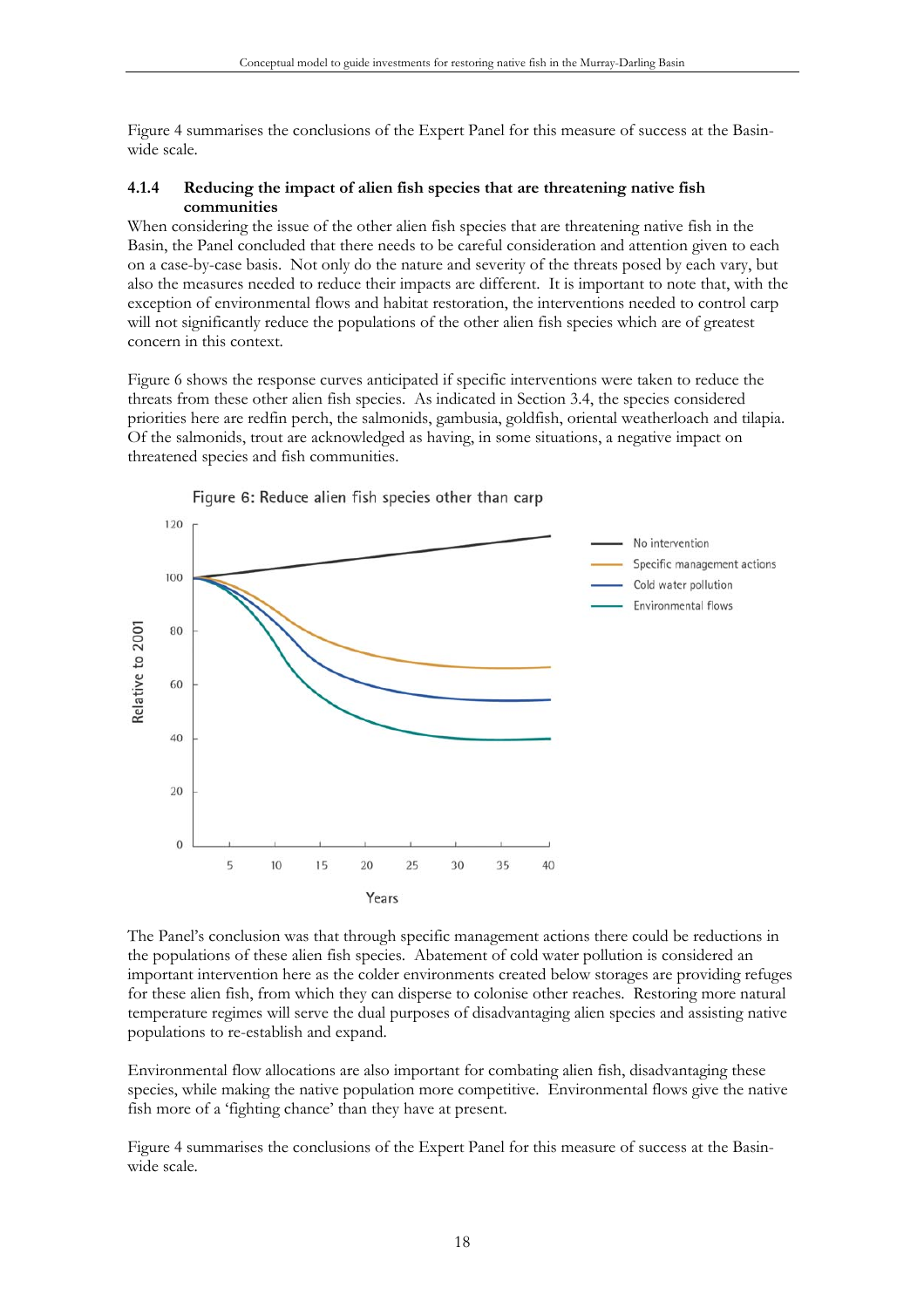# **4.2 Considering all measures of success at the Basin-wide scale**

Section 4.1 considered the four 'measures of success' established by the Expert Panel against the strategic interventions, but did so in isolation from one another. While this assists in gaining an understanding of how the different strategic interventions can help to achieve different outcomes, the Panel also looked across its conclusions from the preceding analysis to offer an optimal combination of strategic interventions.

Section 3 of this report, and Figure 1, emphasised that the restoration of native fish, including the restoration of threatened fish species and communities, is the fundamental measure of success (or goal) of the Native Fish Strategy. The Strategy states: "*The improved status of native fish in the Murray-Darling Basin will be the key criterion by which the public will judge the success of the Strategy*." The Native Fish Strategy considers a range of 'threatening processes' and these are summarised in the Table below.

| <b>Threat</b>              | <b>Threatening process</b>                                                                                                                                                                                                                                                  |
|----------------------------|-----------------------------------------------------------------------------------------------------------------------------------------------------------------------------------------------------------------------------------------------------------------------------|
| Flow regulation            | Loss of water to other uses, critical low flows, loss of flow<br>variation, loss of flow seasonality, loss of low to medium<br>floods, permanent flooding and high water, increased periods<br>of no flow                                                                   |
| Habitat degradation        | Damage to riparian zones, removal of in-stream habitats,<br>sedimentation                                                                                                                                                                                                   |
| Lowered water quality      | Increased nutrients, increased turbidity, sedimentation,<br>salinity, artificial changes in water temperature, pesticides, and<br>other contaminants                                                                                                                        |
| <b>Barriers</b>            | Impediments to fish passage resulting from the construction<br>and operation of dams, weirs, levees, culverts, etc., and non-<br>physical barriers such as increased velocities, reduced<br>habitats, water quality and thermal pollution (changes in<br>water temperature) |
| Alien species              | Competition and/or predation by carp, gambusia, oriental<br>weatherloach, redfin perch and trout                                                                                                                                                                            |
| Exploitation               | Recreational and commercial fishing pressure on depleted<br>stocks, illegal fishing                                                                                                                                                                                         |
| Diseases                   | Outbreak and spread of EHNV (Epizootic Haematopoietic<br>Necrosis Virus) and other viruses, diseases and parasites                                                                                                                                                          |
| Translocation and stocking | The loss of genetic integrity and fitness caused by<br>inappropriate translocation and stocking of native species                                                                                                                                                           |

| Table 2: Main threats to native freshwater fish in the Murray-Darling Basin. |
|------------------------------------------------------------------------------|
|------------------------------------------------------------------------------|

It is notable that the Strategy places carp and other alien fish among this range of threats to native fish. It is important in recommending a Strategic Interventions Plan (see Section 5) to keep this in mind.

When the outputs from Sections 4.1.1 – 4.1.4 are drawn together, as in Figure 4, it reveals that the allocation of environmental flows (noting as was done in Section 2.1 that this is taken to mean strategic or tactical allocations that can assist native fish) and habitat restoration are the interventions considered by the Expert Panel as providing the best long-term return for investment irrespective of the measure of success being applied.

The Panel accepted that carp pose a major threat to native fish in the Basin, and that without reducing their impact the responses from other strategic interventions will be limited (meaning unable to achieve the target proposed here of returning native fish to 60 per cent of pre-European levels). The Panel supported carp management and observed that, in addition to the strategic interventions of environmental flows and habitat restoration, reducing the impact of carp can be optimised if done in concert with the abatement of cold water pollution and the provision of fishways equipped with suitably designed carp traps.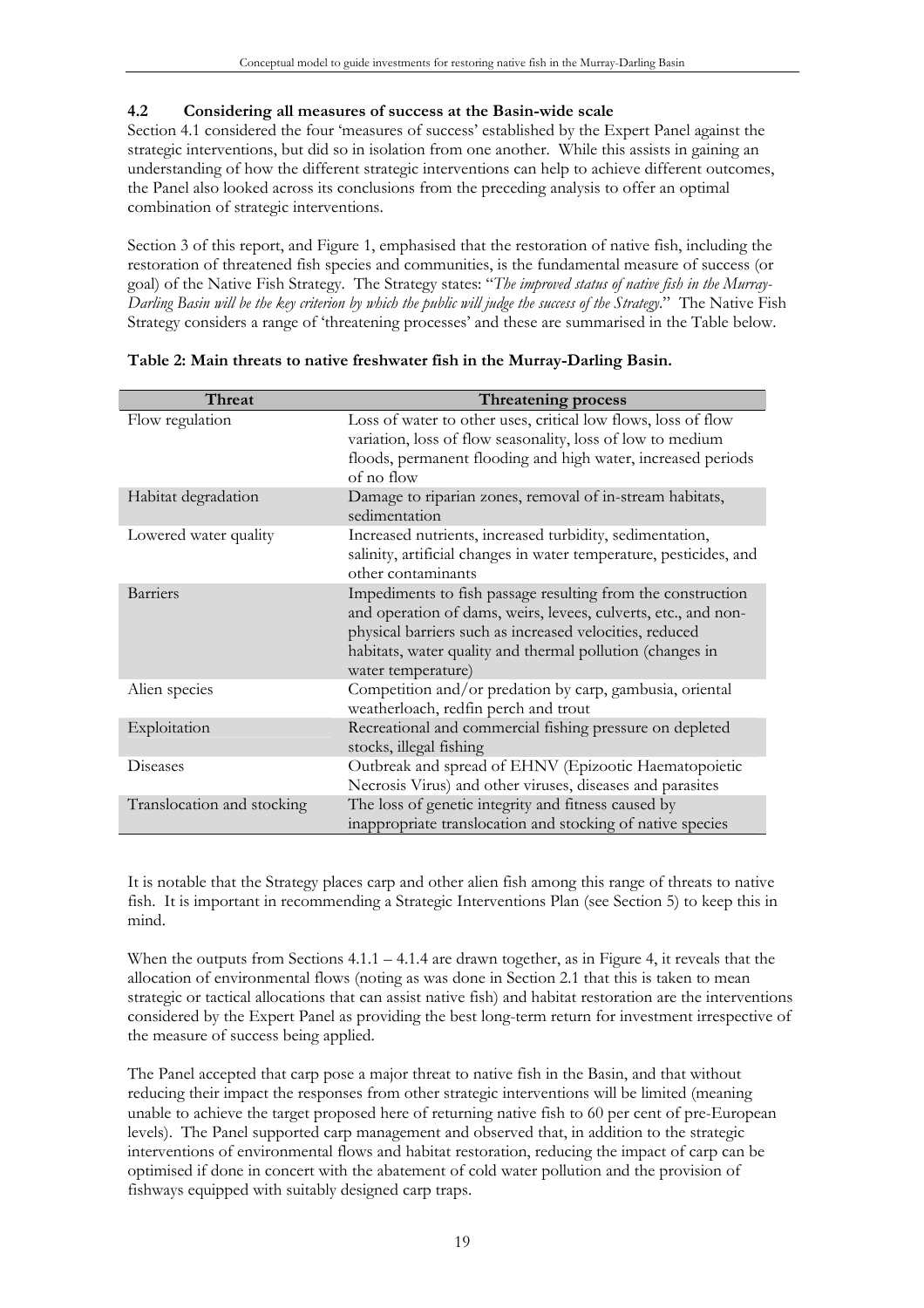The Panel concluded that, in the special case of threatened fish species and communities, the priority interventions are environmental flows and habitat restoration. However, an aquatic reserve system and measures to reduce the impact of other alien fish species need to be added so that responses can be optimised. The Panel also considered that fishways/fish passage and the abatement of cold-water pollution are important elements of an integrated approach.

These conclusions are considered further in Section 5 where a Strategic Interventions Plan is described.

#### **4.3 Modifying the formula of strategic interventions for the lowlands and uplands and the northern and southern parts of the Basin.**

Having developed a view on the optimal strategic interventions at the Basin-wide scale, the Expert Panel then considered how this model would vary for each of the situations - lowlands and uplands and the northern and southern parts of the Basin. The conclusions are provided below.

## 4.3.1 Uplands

For the purposes of this report the uplands are defined as areas of the Basin above 300 metres ASL. The conclusions are the same as for the uplands, environmental flows are less of an issue, although this should not be interpreted as meaning they are inconsequential. In the uplands carp are not yet as problematic as they are in the lowlands. For this reason they are not included as a priority intervention for restoring native fish communities in the uplands. Equally, cold water pollution is not considered such an issue in the uplands despite there being several structures above 300 metres ASL in the Basin. The Panel considered that in the uplands the cause of restoring threatened fish species and communities will be accelerated through the provision of fishways in appropriate locations, and controlling the impacts of alien fish species other than carp. It is noted that this needs to be considered on a case-by-case basis as in some locations the retention of barriers to trout migration upstream may be beneficial for some threatened species (for example, galaxiids).

To summarise, in comparison with the Basin-wide situation, the uplands native fish communities face fewer threats. Habitat restoration combined with fishways and controlling the impacts of alien fish species other than carp are considered the most valuable interventions for restoring native fish communities. The addition of aquatic reserves will provide the ideal formula.

## 4.3.2 Lowlands

For the lowlands, defined as areas at and below 300 metres ASL, it was concluded that the interventions needed were as for the Basin-wide perspective. This is not surprising given that most of the Basin is lowlands.

## 4.3.3 Northern Basin

For the purposes of this report the northern Basin is defined as the area north from the Macquarie River, and is differentiated from the Southern Basin because it is fed by summer rainfall events rather than the winter rain and snow melt which drives southern streams. The Expert Panel concluded that in this part of the Basin, alien fish species that are threatening native fish are of less concern than in the south, but vigilance is needed to prevent the spread of these species from the southern rivers. Special care is needed to prevent the introduction of tilapia from eastern Queensland rivers. Otherwise, it was the view of the Expert Panel that the strategic interventions needed in the northern part of the Basin were as for the Basin-wide model.

## 4.3.4 Southern Basin

The southern Basin is defined as the area south of the Macquarie River. The primary conclusion was that many of the storages responsible for cold-water pollution occur in this zone and mitigation of this impact should be considered a priority intervention (along with the others proposed at the Basin-wide scale) to accelerate and optimise the restoration of native fish.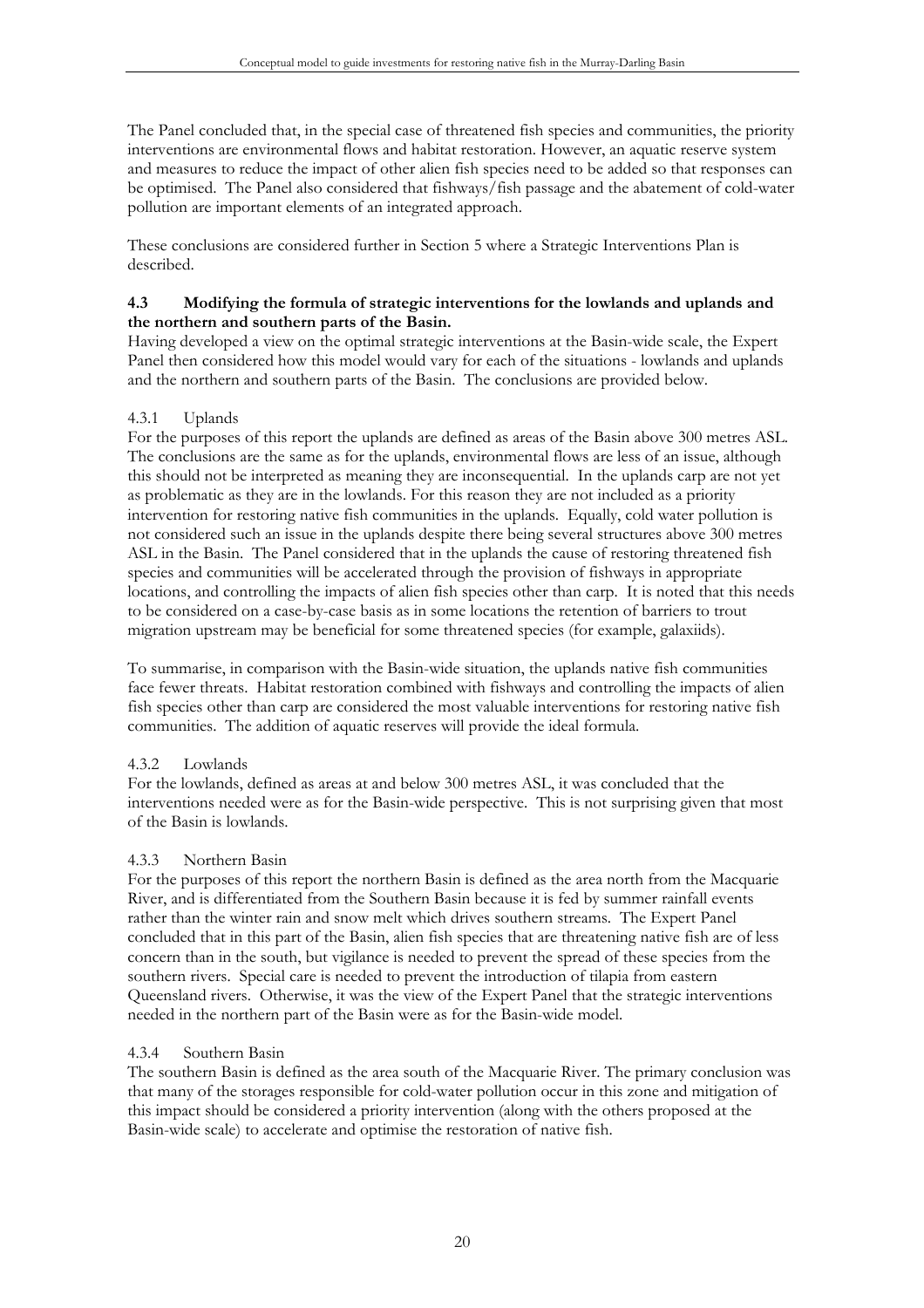## **4.4 Summarising the differences between upland, lowland, northern and southern parts of the Basin**

The preceding analysis indicates that the model for optimal strategic interventions for the lowlands is similar to that for the Basin-wide view. The uplands, being less modified by comparison with the lowlands, have fewer threats to native fish and provide refugia for some species. Habitat restoration and provision of fishways are priority interventions in the uplands. Alien fish species are less prevalent in the northern part of the Basin, but maintaining this situation will require vigilance. In the southern region, cold water pollution associated with dams requires attention.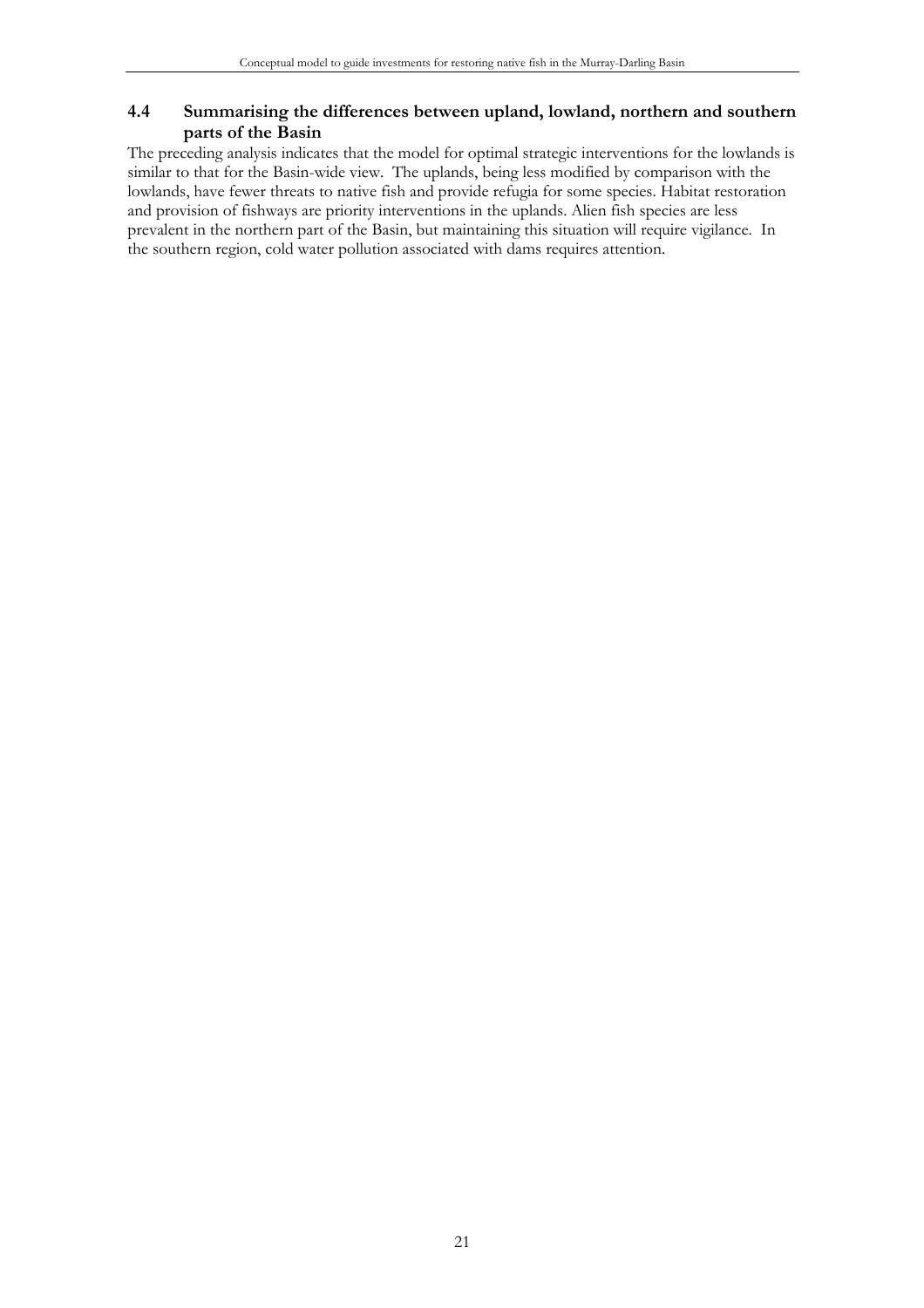# **5. Strategic Interventions Plan**

The Chief Executive Officer of the Murray-Darling Basin Commission indicated that this Report would be used to guide future Ministerial Council investment decisions about native fish restoration in the Basin. As a response to this need, the Panel has applied its conclusions within a Strategic Interventions Plan. This takes into consideration a range of factors beyond simply those that will yield the best long-term results for native fish. In doing this, the Panel recognised that this level of analysis approaches areas peripheral to the fields of expertise from which most members were drawn. However, these suggestions are based on the Panel's best assessment of the potential efficacy of the various management options, the likely time-scale of their actions, and their value in terms of other river health issues. The Panel was not in a position to consider details of cost, competing demands for management resources, or "non-scientific" aspects of achievability.

The Panel concluded during their deliberations that the seven strategic interventions under consideration would differ greatly in terms of their capacity to deliver against the four measures of success that were applied. It was also evident that some strategic interventions have more immediate impacts, while others require long lead-times before their impacts are reflected in improved native fish population. Some interventions are recognised as yielding wider benefits to the ecosystems and overall 'health' of the Basin, whereas others are directed primarily at restoring healthy fish populations. It is also true to say that there are some differences in how the problem of the Basin's declining native fish communities needs to be considered in the uplands, and in the northern and southern parts of the Basin.

The key questions in determining a strategy for the interventions needed to see native fish restored across the Basin are "what is the target being sought ?" and "how quickly do we wish to achieve it ?". The more modest the target, the easier it will be to reach (in theory). The longer the time frame available for reaching the target, then the smaller the level of annual investment required. Applying such logic to the situation of native fish communities in the Basin is fraught with dangers, for the longer the delays in making significant investment, the more difficult restoration will be. The 'natural capital' upon which such a restoration effort will rely is being eroded at such a rate that it is not a wise strategy to be financing just those actions that will begin to achieve their potential in 10 to 20 years time. Instead, a balanced approach is needed that will see some short-term quick return interventions undertaken while also directing some resources toward the long–term (a superannuation plan as it were!). By making some investment in the short-term interventions, the 'natural capital' in the system will be (at worst) maintained and will probably begin to recover. This will provide a stronger base for later interventions to build on. To use financial sector jargon – the compounding interest will see stronger returns from investment in later years by taking very directed, low-risk interventions now.

This is the philosophy behind the following Strategic Interventions Plan.

The Expert Panel believes that an appropriate target for such an investment plan should be to see within 50 to 60 years, native fish populations in the Basin returned to 60 per cent or better of their estimated pre-European levels.

## **Recommended short-term investments**

The following (as shown in Tables 1 and 2) are recommended as immediate investment priorities that are designed to 'hold the line', or better, in terms of restoring native fish populations (including threatened species) and laying the necessary foundations for those interventions with longer time frames.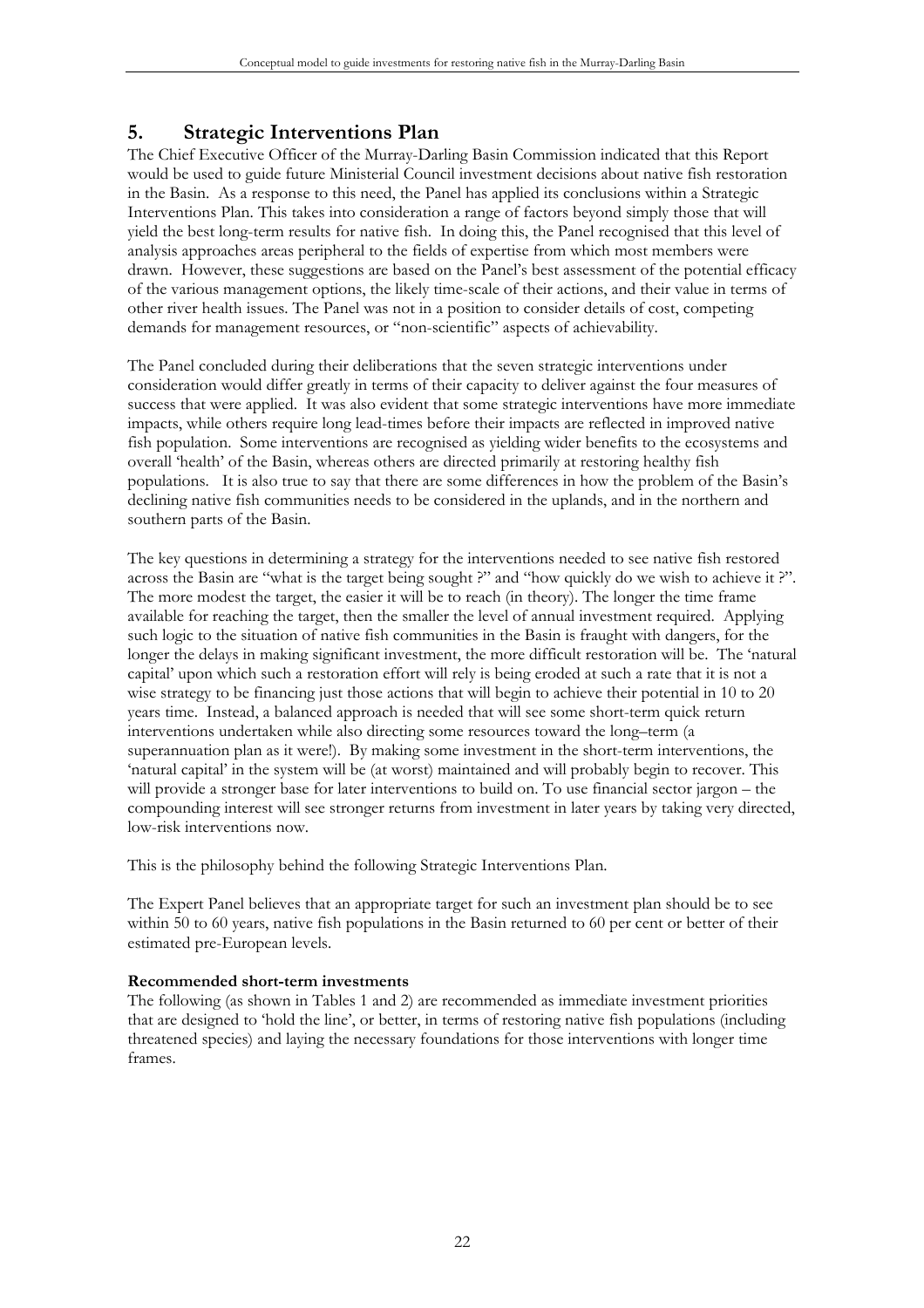## **5.1 Abatement of cold water pollution**

#### **Immediately undertake the necessary engineering solutions, changes to operating protocols or a combination of both, to see this threat largely removed from the Basin within 10 years.**

The abatement of cold water pollution is a clearly definable, tangible and relatively low cost intervention. It could be completed for all the relevant storages of the Basin within 10 years, meaning that through either engineering solutions, changes to operating protocols or a combination of both, this threat could be largely removed from the Basin. This will provide a range of immediate benefits including helping to reduce the impacts of carp and other alien fish species along an estimated 4,000 kilometres of the Basin. This will also assist, along with other strategic interventions, to make these reaches suitable again for native fish breeding. While the cold water pollution problem is mostly found in the southern part of the Basin, investing in this intervention will have long term benefits for the whole Basin by seriously impacting on alien fish species that continue to move inexorably northward. In terms of the philosophy of this Strategic Interventions Plan, cold water pollution is an ideal early target that will at worst help to 'hold the line' until other interventions take effect.

#### **5.2 Provision of fishways and fish passage**

#### **Significantly boost existing efforts to install fishways and provide for fish passage, and couple this with carp traps.**

The provision of fishways (passage, as interpreted here) is not quite as definable or tangible as the cold-water pollution problem, largely because it requires consideration of far more structures and situations across the Basin. However, as with mitigating cold-water pollution, the technology is known (although constantly evolving) so it is a relatively low risk intervention. Given that there are already significant efforts underway in the Basin to provide for fish passage, a 'ramping up' of these efforts would seem relatively simple and would offer further immediate (that is, within a 5-10 year timeframe) benefits for native fish populations. Importantly, it will allow for some native fish species to immediately expand their distributions back into their former habitats. When coupled with the installation of carp trap devices, the provision of fishways and fish passage will further reduce the impact of carp and begin to build a stronger more comprehensive program to combat the carp menace. The foregoing conceptual models (section 4.3.1) also identified the importance of fishways in the uplands as part of securing the future of threatened fish species and communities. The Panel believes that prudent (but significantly escalated) allocation of resources to provide for fish passage will provide more immediate benefits for native fish.

#### **5.3 Allocation of environmental flows**

#### **Invest in strategic flow allocations to benefit native fish communities in the shortterm and ensure medium and longer-term allocations take native fish restoration into consideration.**

The strategic allocation of environmental flows also offers the opportunity for relatively short-term rebuilding of the Basin's native fish communities. Assuming that native fish needs are factored into environmental flow determinations, the Panel believes this to be one of the most important short, medium and long-term investments needed to see native fish restored. Here again there are already moves across all jurisdictions of the Basin to see further environmental flows allocated. A stronger commitment to this could see major benefits to native fish delivered within 5-10 years.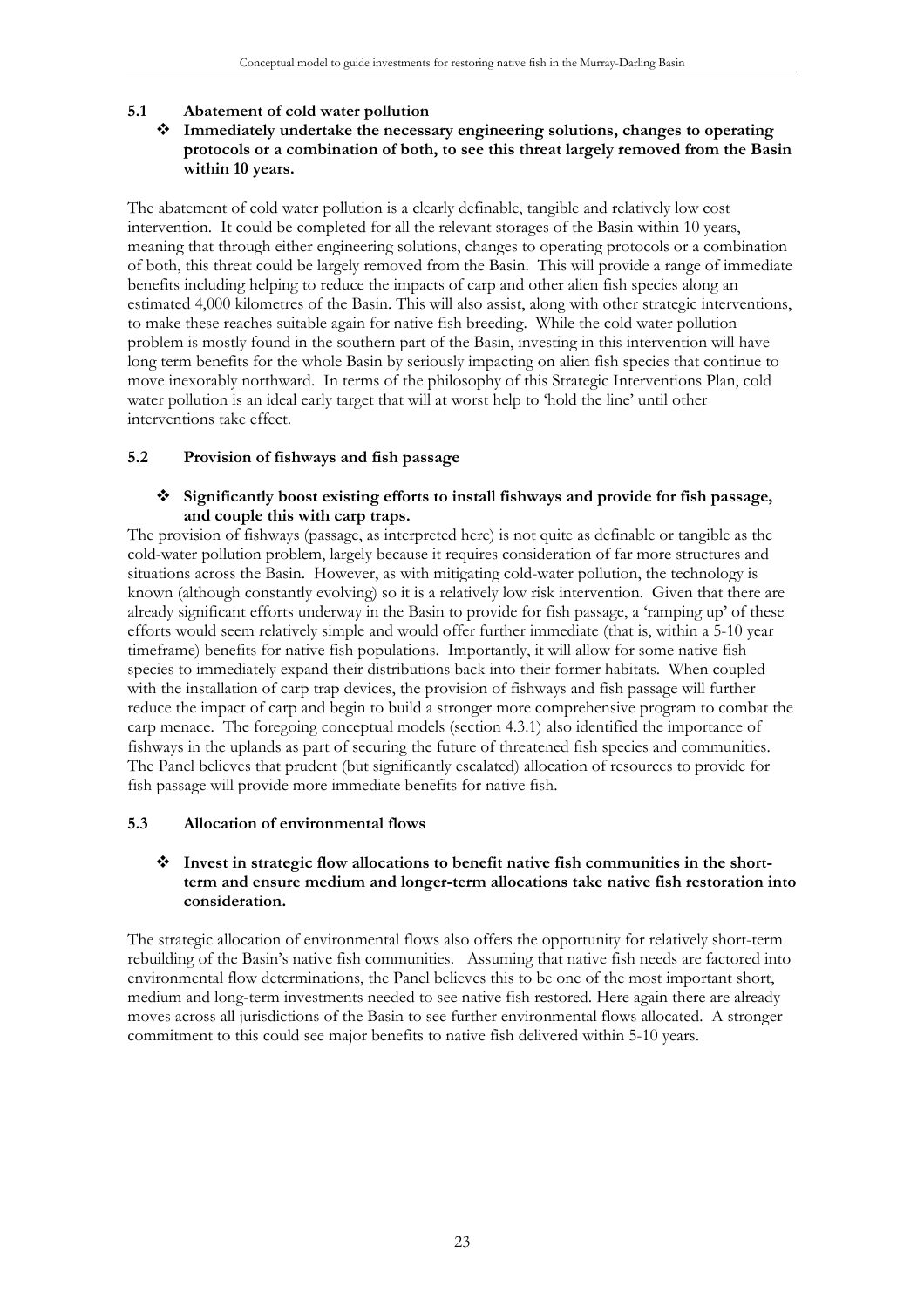## **5.4 Habitat restoration**

#### **Immediate investment in re-snagging of priority reaches, coupled with ensuring the range of Federal and State/Territory natural resource management programs are taking on board habitat restoration for native fish restoration as part of their priorities.**

The Expert Panel indicated that together with environmental flows, habitat restoration is the highest priority intervention needed to see native fish communities restored over the next 50-60 years. However, it also acknowledged that the rewards from making this investment are likely to be less immediate than the three investments indicated above. Habitat restoration, which includes actions such as re-snagging, the restoration or protection of riparian margins, restoration of floodplain wetlands, and the reduction of catchment-wide erosion and associated sedimentation, are not 'quick fix' options. They also require considerable capital outlay and to a large extent are reliant on strong catchment-based and community-supported efforts at the local level. Considerable investments have already been made (with the possible exception of re-snagging) through various State/Territory and Federal Government programs, and while more is warranted, it needs to be strategically coordinated to gain immediate and direct benefits for native fish. Despite these current levels of investment, habitat restoration remains a vital part of seeing native fish communities restored and it would seem there is a need to ensure that the current range of programs directing resources toward catchmentwide, floodplain and riverine restoration are doing so with full regard for how this can be undertaken to support native fish restoration.

There is an immediate need for greater investment in re-snagging along some key river reaches that would then provide a growing 'reservoir' from which native fish can begin to recolonise their former surrounding habitats once threats such as cold water pollution are removed, carp numbers begin to decline or fish passage becomes available again.

## **5.5 System of aquatic reserves**

#### **Review the current situation with respect to 'reserves', identify gaps and develop a way forward for achieving a comprehensive, adequate and representative freshwater system of 'reserves'**

The development of a system of aquatic reserves can also be considered as a medium to long-term investment. While today there are a reasonable number of 'protected areas' within the Basin, neither their collective contribution to biodiversity conservation nor their value for native fish conservation is known. The Expert Panel has noted this weakness in the current approach to Basin management. It urges immediate investment be made to understand the functions being carried out by the current freshwater 'protected areas' and 'reserves' of the Basin to identify gaps and weaknesses that can be addressed over time. It is noted that the concept of a reserve system that is comprehensive, adequate and representative is yet to be developed for aquatic ecosystems and this warrants high priority action.

In the preceding analyses, the Panel noted the importance of an aquatic reserve system from the perspective of restoring threatened fish species and communities, and here further stresses that investment in such a reserve system also has a potentially broader role in showing the products of river restoration to the community that must support these efforts. This issue is considered further below under Section 5.8 "Knowledge generation, communication, monitoring and evaluation".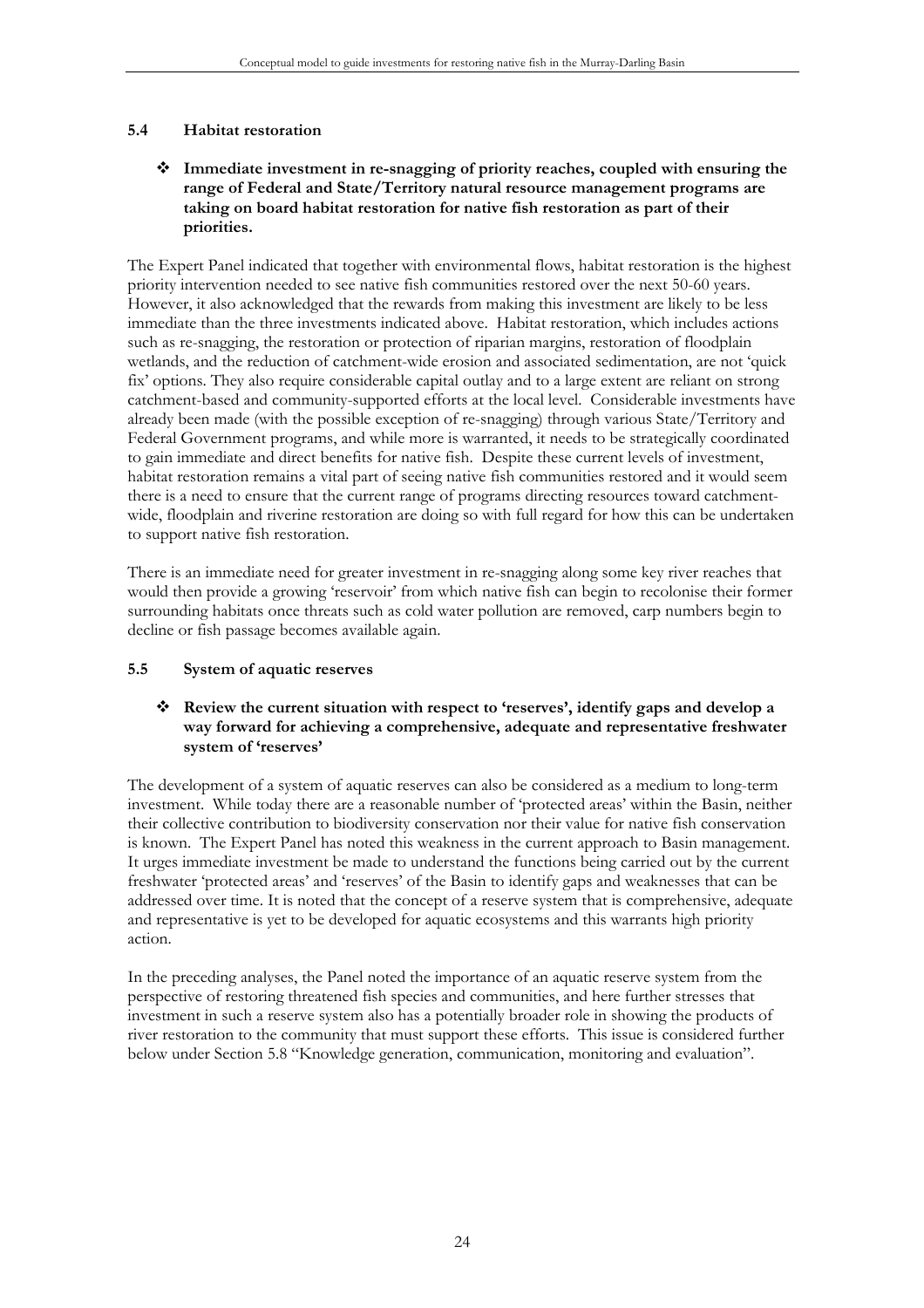## **5.6 Carp management**

#### **Escalate efforts to see the National Carp Management Strategy implemented in the Basin, and, if warranted based on further review, invest in development of 'daughterless carp' technology as a longer-term complementary intervention.**

Carp management can be considered to have short, medium to long-term elements, especially when this is taken to include the proposed development of the 'daughterless carp' technology. This technology is expected to take at least 10 to 15 years to be refined, before then beginning to take effect (assuming the technology is successful) within the next 20 to 30 years. As indicated in Section 4.1.3 the Panel strongly urges against responding to the threat posed by carp by 'placing all the eggs' in the daughterless carp technology. The conceptual model developed in Section 4.1.3 indicates that a combination of interventions (other than 'daughterless carp') can be expected to reduce carp numbers and distribution and presumably their impact on native fish populations. It is felt that the efficacy of special intervention such as 'daughterless carp' is most likely to be enhanced and extended if supported by other complementary measures such as integrated carp management, allocation of environmental flows, habitat restoration, abatement of cold water pollution and the provision of fishways. Such interventions would serve the dual purposes of helping to restore native fish populations, while depleting carp stocks.

## **5.7 Other alien fish that pose a threat to native species**

## **Develop as necessary specific measures to reduce the impacts of alien fish species, in parallel with and complementary to the above interventions.**

The issue of reducing the impact of the other alien fish that pose a threat to native species has to a large extent been covered above. The Basin-wide model (Figure 4) indicates the special importance of addressing this threat in the interests of seeing threatened species and communities restored. Apart from targeted actions directed at certain of these alien species on a case-by-case basis, the Panel noted that the other interventions required to reduce this threat are primarily environmental flows, habitat restoration and the abatement of cold water pollution. Under this Strategic Interventions Plan these three interventions are recommended as immediate priorities as shown in Tables 1 and 2.

## **5.8 Knowledge generation, communication, monitoring and evaluation**

 **Invest in knowledge generation, communication, monitoring and evaluation to provide the basis for future course corrections, gaining strong community support and accountability** 

#### **Identify and develop 'demonstration sites/reaches' where interventions are focused and intensified to show the broader community the benefits to be gained from larger scale investments.**

The Panel also noted that the implementation of this investment plan requires investment in:

- ongoing knowledge generation to see the conceptual models fine-tuned and adjusted over time;
- communication to ensure strong and growing support from the public and private sectors; and
- ongoing monitoring and evaluation to allow for feedback loops to operate, and to demonstrate successes and justify the investments made.

Part of this specialised knowledge generation will need to come from targeted hypothesis-based monitoring programs linking interventions with predicted outcomes to form adaptive management programs. Sections 6 and 7 of this report consider communication and knowledge generation, respectively.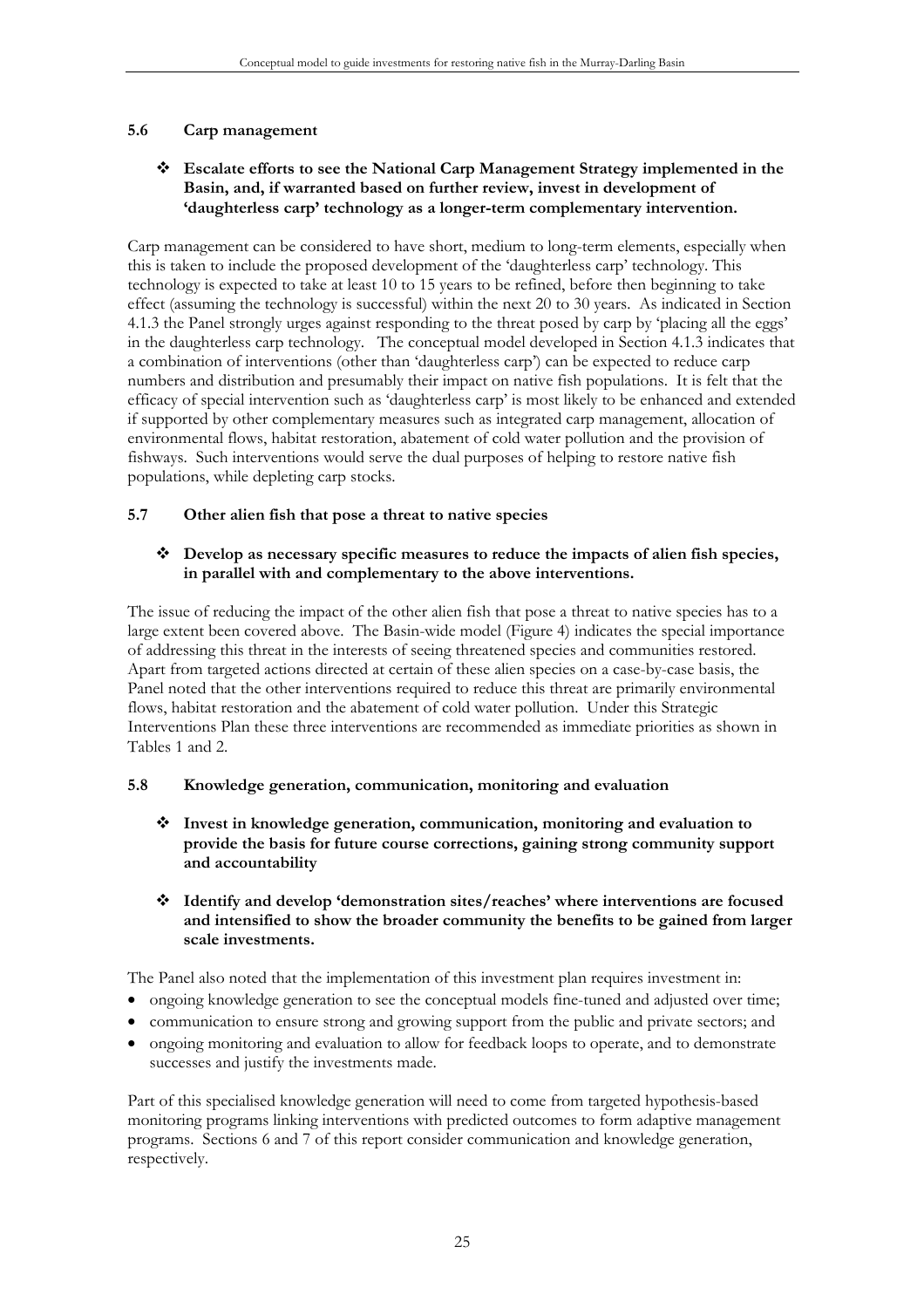It was also the view of the Panel that by showcasing restored or near pristine riverine ecosystems as 'demonstration sites' there is a unique opportunity to combine community education with the serious management task of conserving threatened fish species and communities. As was noted above with respect to re-snagging, a further advantage to be gained from an aquatic reserve system is that refuges are created throughout the system that can then act as 'reservoirs' for recolonising former habitats when other interventions reduce some of the threatening processes. This is now a commonly accepted approach to marine and coastal protected area management, where 'no go' zones are a fundamental component of maintaining healthy coastal fisheries. The development of the concept of 'demonstration sites or reaches' is a high priority.

This Strategic Interventions Plan is summarised in Tables 1 and 2 below.

| Immediately undertake the necessary engineering                                                                                                                                                   |
|---------------------------------------------------------------------------------------------------------------------------------------------------------------------------------------------------|
| solutions, changes to operating protocols or a                                                                                                                                                    |
| combination of both, to see this threat largely                                                                                                                                                   |
|                                                                                                                                                                                                   |
|                                                                                                                                                                                                   |
| fishways and provide for fish passage, and install                                                                                                                                                |
| suitably designed carp traps to operate at all, or                                                                                                                                                |
|                                                                                                                                                                                                   |
|                                                                                                                                                                                                   |
| native fish communities in the short-term and                                                                                                                                                     |
| ensure medium and longer-term allocations take                                                                                                                                                    |
|                                                                                                                                                                                                   |
|                                                                                                                                                                                                   |
|                                                                                                                                                                                                   |
| State/Territory natural resource management                                                                                                                                                       |
| programs are taking on board habitat restoration                                                                                                                                                  |
|                                                                                                                                                                                                   |
|                                                                                                                                                                                                   |
| Review current situation with respect to reserves,                                                                                                                                                |
|                                                                                                                                                                                                   |
|                                                                                                                                                                                                   |
| representative freshwater aquatic reserves system                                                                                                                                                 |
|                                                                                                                                                                                                   |
|                                                                                                                                                                                                   |
|                                                                                                                                                                                                   |
| Management Strategy implemented in the Basin,                                                                                                                                                     |
|                                                                                                                                                                                                   |
| development of 'daughterless carp' technology as                                                                                                                                                  |
|                                                                                                                                                                                                   |
| Develop specific measures to reduce the impacts                                                                                                                                                   |
| of other alien fish species, in parallel with and                                                                                                                                                 |
|                                                                                                                                                                                                   |
| Invest in knowledge generation, communication,                                                                                                                                                    |
| monitoring and evaluation to provide the basis                                                                                                                                                    |
|                                                                                                                                                                                                   |
|                                                                                                                                                                                                   |
|                                                                                                                                                                                                   |
|                                                                                                                                                                                                   |
| sites/reaches' where interventions are focused                                                                                                                                                    |
| and intensified to show the broader community                                                                                                                                                     |
|                                                                                                                                                                                                   |
|                                                                                                                                                                                                   |
| Invest in strategic flow allocations to benefit<br>Invest immediately in re-snagging of priority<br>reaches, and ensure the range of Federal and<br>for future course corrections, gaining strong |

# **Table 3: Priority immediate strategic interventions**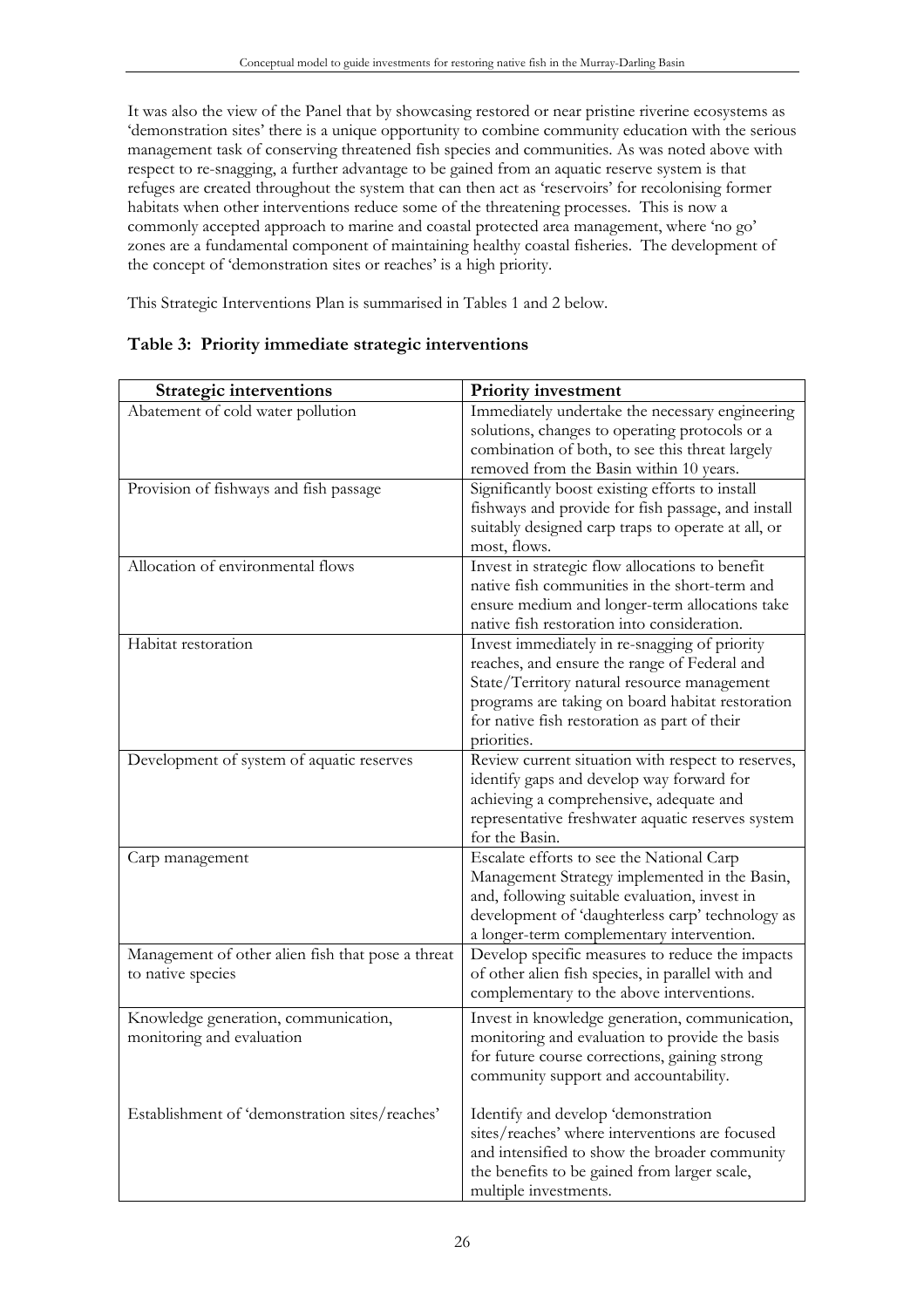| Strategic       | Short term investments                   | Medium to longer term                 |
|-----------------|------------------------------------------|---------------------------------------|
| interventions   | (next 10 years)                          | investments $(10 - 50 \text{ years})$ |
| Abatement of    | Definable, tangible and relatively low   | Some maintenance costs for minor      |
| cold water      | cost.                                    | engineering solutions over the long-  |
| pollution       | Will yield immediate results.            | term.                                 |
|                 | Contribute to restoration of native fish | Will contribute to the longer-term    |
|                 | communities, especially in the           | restoration of these reaches.         |
|                 | southern part of the Basin.              |                                       |
|                 | Helps to reduce impact of carp, and      |                                       |
|                 | other alien fish species.                |                                       |
| Provision of    | Definable, and with immediate actions    | Given the number of structures and    |
| fishways and    | possible in many part of the Basin.      | barriers, this will also require      |
| fish passage    | Would be building on current             | investments beyond a 10-year          |
|                 | initiatives.                             | timeframe.                            |
|                 | Allow a return of natural migration      | Careful early planning will see major |
|                 | patterns, thus beginning to rebuild      | improvements in fish stocks sooner.   |
|                 | native fish stocks across the Basin.     |                                       |
|                 | Will disadvantage carp, especially if    |                                       |
|                 | carp traps are incorporated into         |                                       |
|                 | fishways.                                |                                       |
|                 | Fishways important for threatened        |                                       |
|                 | fish, especially in the uplands.         |                                       |
| Allocation of   | Targeted use of environmental flows      | Allocation of environmental flows     |
| targeted        | could yield short-term results which     | also a medium to long-term priority   |
| environmental   | would support all other interventions,   | investment that can build on the      |
| flows           | including carp management and the        | strong base created by the short-     |
|                 | conservation efforts for threatened      | term interventions.                   |
|                 | species/communities                      |                                       |
| Habitat         | Need to ensure existing                  | Habitat restoration is a medium and   |
| restoration     | Federal/State/Territory Government       | long-term priority investment that    |
|                 | river and catchment-based restoration    | can build on the strong base created  |
|                 | programs are also taking on board        | by the short-term interventions.      |
|                 | native fish restoration objectives and   |                                       |
|                 | priorities.                              |                                       |
|                 | Short-term need to invest in re-         |                                       |
|                 | snagging of high priority reaches to     |                                       |
|                 | support recovery of native fish          |                                       |
|                 | populations, including threatened        |                                       |
|                 | species.                                 |                                       |
| Development of  | Short-term goal of understanding the     | Medium and longer term                |
| system of       | role of the current 'reserves' in the    | investments to see the aquatic        |
| aquatic reserve | Basin, and designing a way forward in    | reserve system put in place and       |
|                 | terms of achieving an aquatic reserve    | offering:                             |
|                 | system that is comprehensive,            | - havens/refugia for threatened       |
|                 | adequate and representative.             | species/communities; and              |
|                 | Where indicated, short-term action to    | - sources of fish stock for           |
|                 | establish new 'reserves' may be          | recolonising restored habitat areas   |
|                 | warranted in an effort to secure         |                                       |
|                 | threatened species or communities.       |                                       |
| Carp            | In the short-term, primary carp          | Medium to longer term the             |
| management      | management goals will be met through     | development of 'daughterless carp'    |
|                 | implementation of the National Carp      | may assist to build on the results of |
|                 | Management Strategy and the above        | the short-term interventions.         |
|                 | interventions.                           |                                       |
| Management of   | In the short-term, primary               | Depending on impact of the above      |

**Table 4: Investment plan - summary form**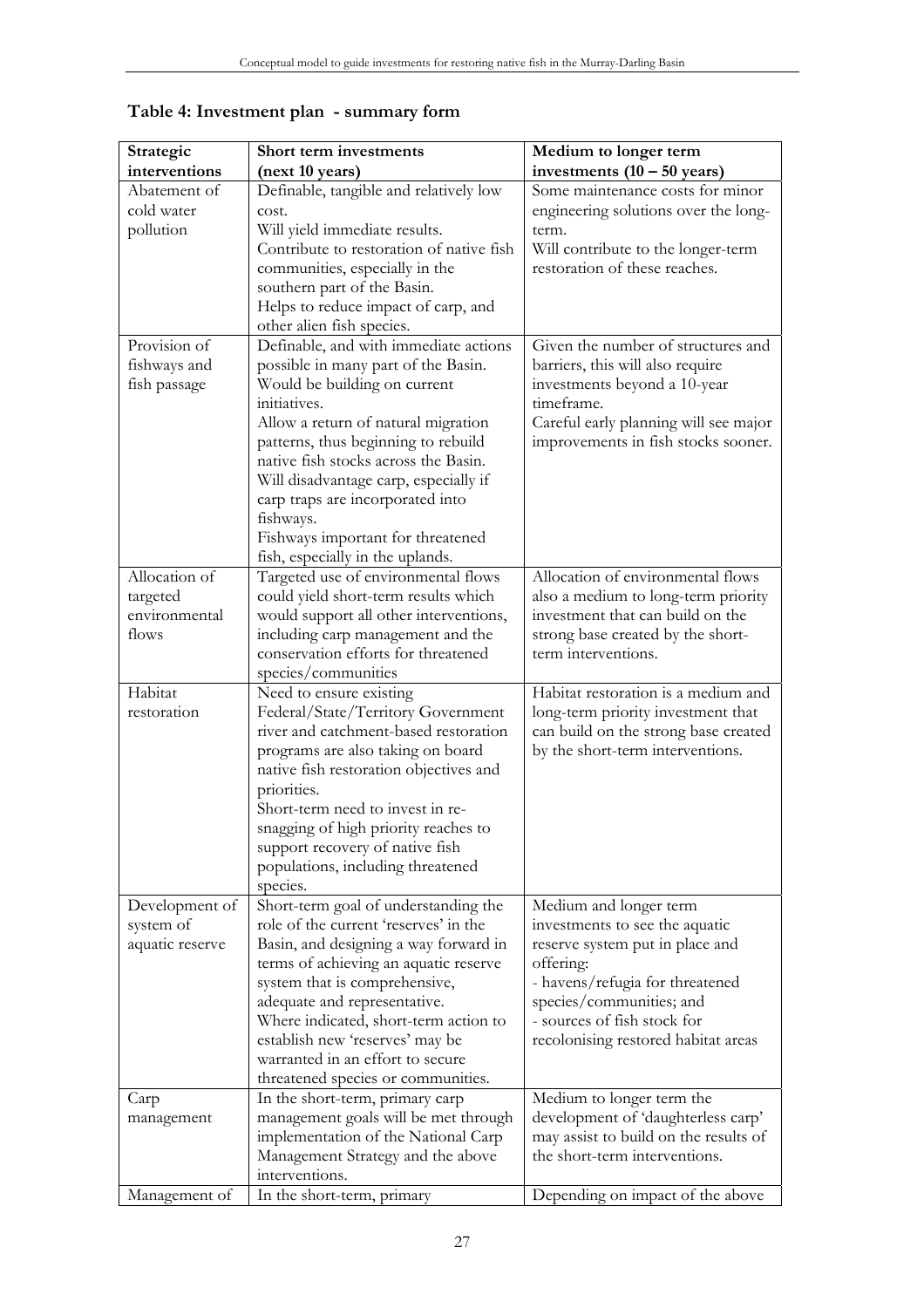| other alien fish | management goals will be met through     | interventions, some targeted actions |
|------------------|------------------------------------------|--------------------------------------|
| species          | the above interventions and their        | may be needed                        |
|                  | impacts on other alien species.          |                                      |
| Knowledge        | Knowledge gaps remain a constraint in    | As for short-term.                   |
| generation,      | guiding management action.               |                                      |
| communication,   | Investment to fill these gaps is needed. |                                      |
| monitoring and   | Communication must form a key part       |                                      |
| evaluation       | of implementation, especially as so      |                                      |
|                  | much will rely on local and catchment-   |                                      |
|                  | based actions.                           |                                      |
|                  | Current systems for monitoring the       |                                      |
|                  | status of fish populations and species   |                                      |
|                  | are far from adequate to allow for       |                                      |
|                  | evaluation.                              |                                      |
|                  | Development of 'demonstration            |                                      |
|                  | sites/reaches' considered an             |                                      |
|                  | immediate priority.                      |                                      |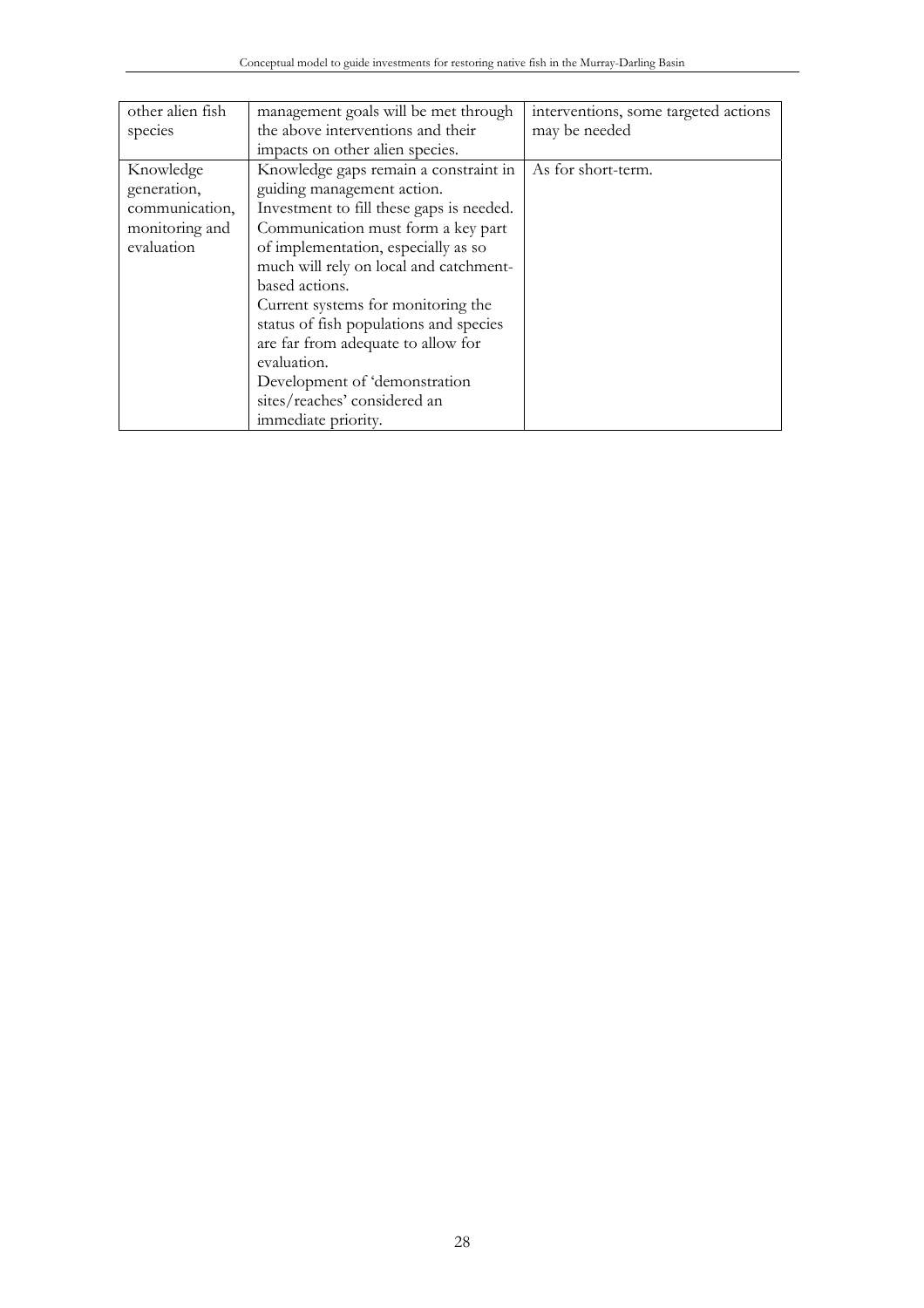# **6. Communicating conclusions and gaining community support for the actions taken**

The Panel had little time to consider the question of how to communicate its conclusions to a wider audience. However it recognised that the effort to see native fish restored is one that will require considerable support and involvement from the community and private landholders.

Apart from providing this Report to the Commission and Ministerial Council for their consideration, the Panel also believes that it is vital that it be drawn to the attention of the Community Advisory Committee for their appropriate action.

Apart from the observations offered below, the Panel notes a need for a communications strategy to be developed and implemented. The development of such a strategy requires expertise in the fields of education, communication and community empowerment. This will ensure that the appropriate target groups are considered, and that delivery mechanisms used to convey key messages and information to these same groups are carefully formulated and effective.

Recognising that a number of the strategic interventions considered in this Report form part of broader river and aquatic ecosystem restoration efforts, the Panel believes it is important for all the relevant expert and advisory bodies operating under the umbrella of the Murray-Darling Agreement to receive and be asked to offer feedback and reaction to its contents. The Strategic Interventions Plan, as presented in section 5, draws attention to the need for these existing and related efforts to be better coordinated so they can deliver outcomes that can benefit native fish and help to reduce the impacts of alien fish, notably carp. It is important that this process of 'internal' consultation with these other advisory bodies be given a short timeframe in order that evolving and emerging programs of work are not done in isolation from the issues of native fish restoration and alien fish management.

The Expert Panel contends that native fish have enormous potential to be promoted as icons of the river restoration efforts within the Basin. Species such as Murray cod are icons of the rivers, are highly charismatic and could be used to draw community attention to the condition of the waterways and the plight of native fish. In the same way, carp have already gained considerable bad press and this needs to be built on to mobilise greater effort and resources to address this serious and immediate problem. Giving the program of actions proposed in the Strategic Interventions Plan, a banner like "Operation Fish Recovery" may also attract community and media attention.

Any communication effort will need to manage community expectations. For example, there is a danger that the public will see 'daughterless carp' technology as the sole solution to the native fish problem and question other investments. The 'daughterless carp' technology, if pursued, needs to be promoted as only one potential part of the answer to the problem. The communication strategy needs to stress an integrated approach to demystify issues and terms like cold water pollution, resnagging and environmental flows. It also needs to provide clear messages about the implications of choosing the 'no intervention' options.

It is acknowledged that much has been done and is currently underway to help restore native fish populations. There are some 'good news' stories that should be used to highlight what local people and private landholders can do to make a difference. The careful use and placement of such good news stories, or case studies, in the media will help to build community support for this program.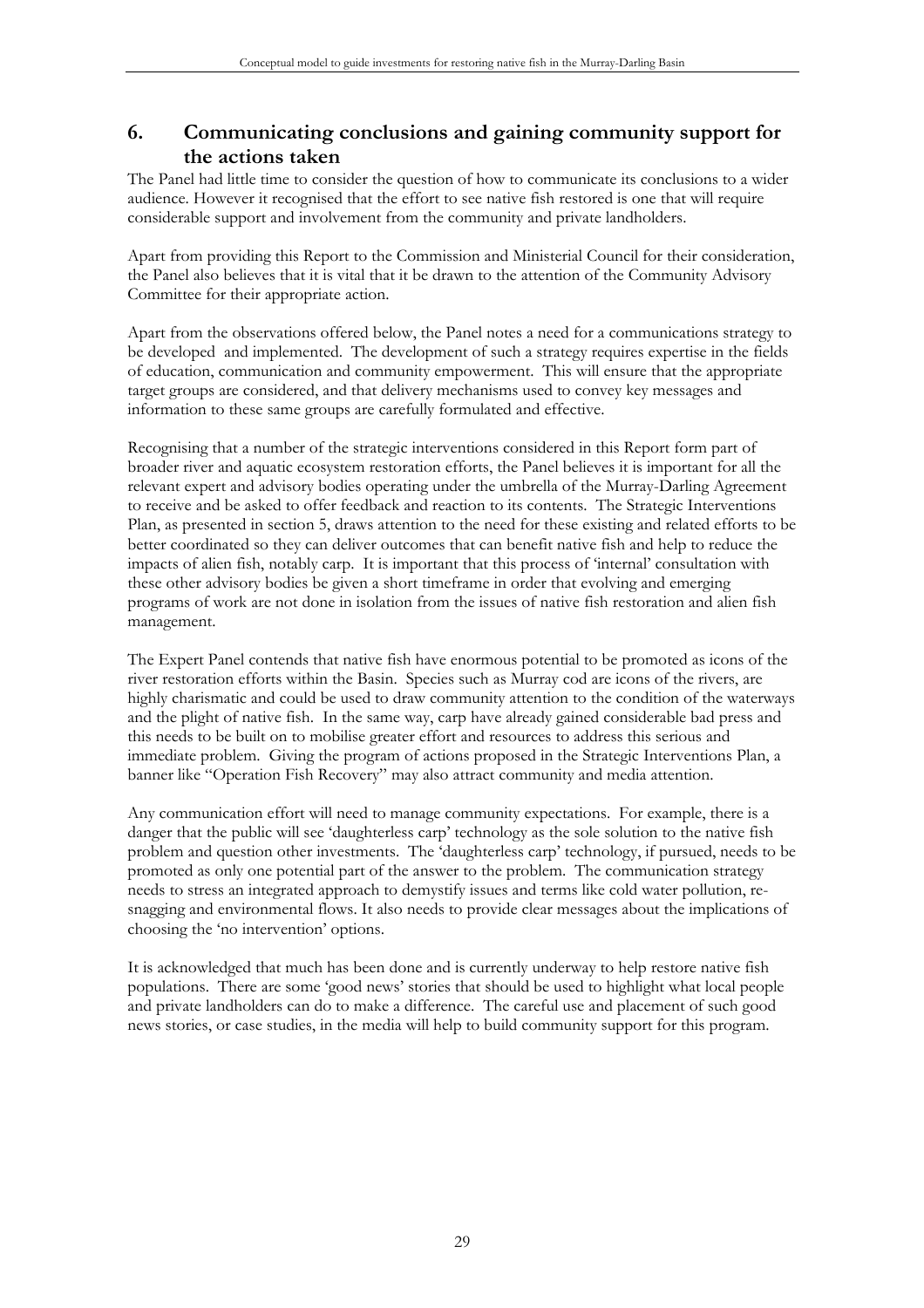Fishing is a very strong part of the Australian culture and the communication strategy developed to support this program needs to be pitched to appeal to that part of the psyche. Involvement of recognised advocates of sustainable fishing (for example, Rex Hunt) will give the program credibility, similar to the Coastcare and Landcare initiatives. Influential representative bodies are also needed as advocates and supporters. Among these are the bodies representing recreational and commercial fishing interests as well as Landcare Australia Limited, Greening Australia, World Wide Fund for Nature, the Australian Conservation Foundation and even the tourism sector.

Finally, the Expert Panel believes that the restoration of native fish in the Murray-Darling Basin will be greatly advanced through the immediate development of a network of 'demonstration sites or reaches' as proposed in the Native Fish Strategy. Such demonstration sites would provide the ideal way to showcase the improvements to river health, and native fish populations that can result from careful and strategic use of the appropriate interventions.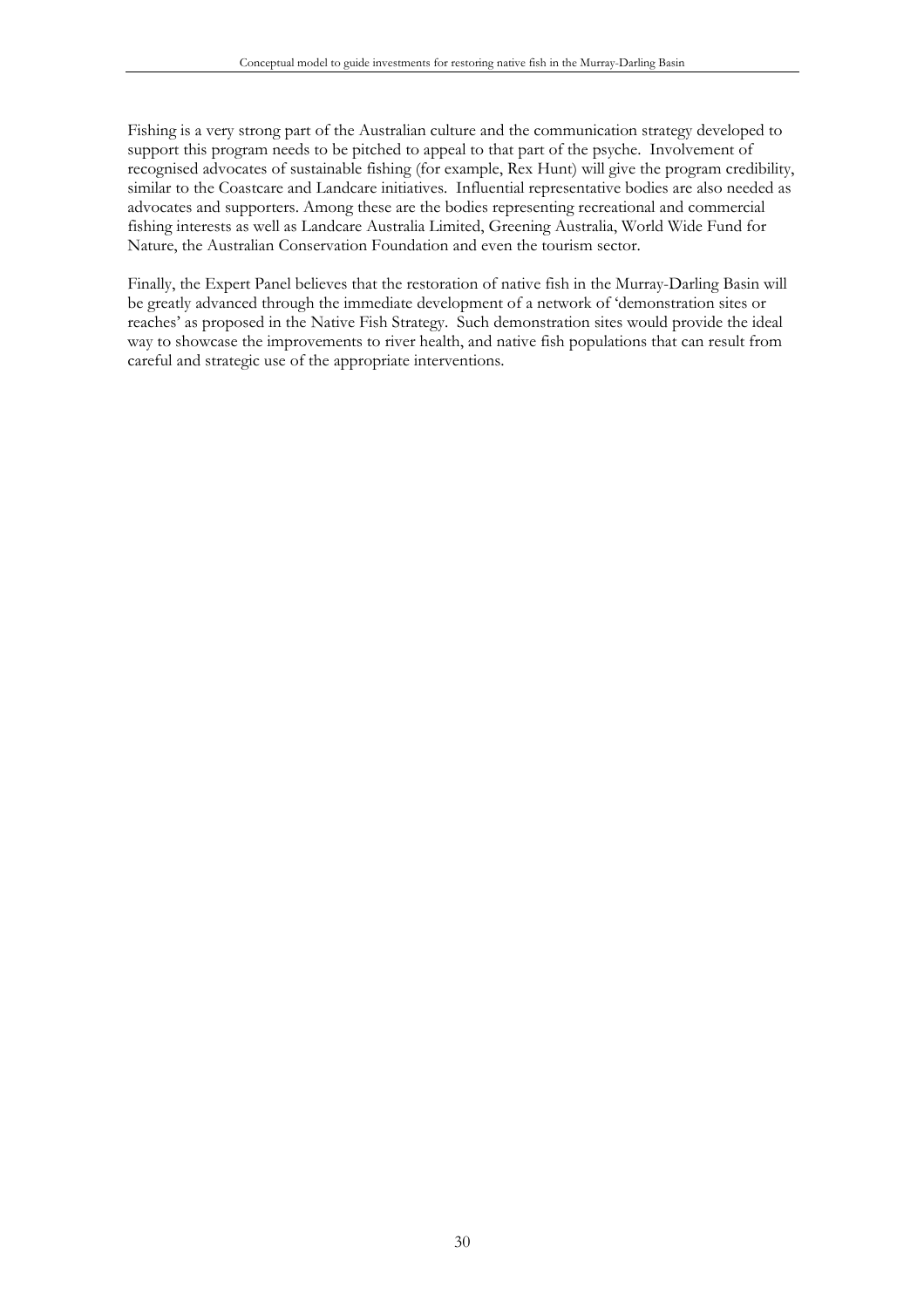# **7. Knowledge needed to progressively fine tune the conceptual models**

In the introduction to this Report, it was noted that the deliberations of the Expert Panel should be considered as 'best guess' based on the combined expertise of the Panel members and the current state of knowledge with respect to fish biology, ecosystem functioning, riverine ecology and restoration science.

The Expert Panel calls upon the Commission and Governments of the Murray-Darling Basin to note that there remain major gaps in our knowledge with respect to many aspects of fish management and these made developing the conceptual models and Strategic Interventions Plan very challenging.

The Panel took the opportunity to note areas of high priority requiring attention. These are given below. This list is not the product of a systematic and comprehensive review of research needs, and should not be seen as more than a collection of ideas and issues that came to the surface during the deliberations of the Panel.

#### **Some priority knowledge gaps**

- Life histories of species, and understanding their ecologies better. This is vital if future manipulations (environmental flow allocations, habitat restoration etc) are to be done with greater confidence.
- Recovery processes and predictive capacity. How will reaches, valleys, catchments respond when impacts such as cold-water pollution, sediment loads, carp numbers etc are reduced or abated?
- The relationships between flow regimes and native fish breeding success, recruitment etc.
- The interaction between native and alien fish species so that management actions can be appropriately tailored.
- The native and alien fish carrying capacities of different aquatic ecosystems.
- Habitat mapping for native fish species to better appreciate how to restore habitat most effectively.
- Methodology for building a comprehensive, adequate and representative system of aquatic 'reserves'.
- The broader impacts of fish barriers and fishways. How have barriers and fishways altered the ecology of rivers for other biota?
- Gaining baseline data on native fish population status. In other words, ensuring we have robust science and data to demonstrate success or failure of management actions.

#### **A need for monitoring and review**

The Expert Panel also noted that there is a need to improve the arrangements for ongoing review of performance in the area of fish management. For example, better data is needed at a Basin-wide scale on species' status, distribution, population size, habitat use and threat responses. Conceptual modelling exercises, such as this one, can then be based on far more robust data than was possible in this case. Such baseline data can also provide the benchmark against which management actions can be evaluated, and serve to identify those threatening processes that are not being adequately addressed. The development of a system of indicators for resource condition and implementation